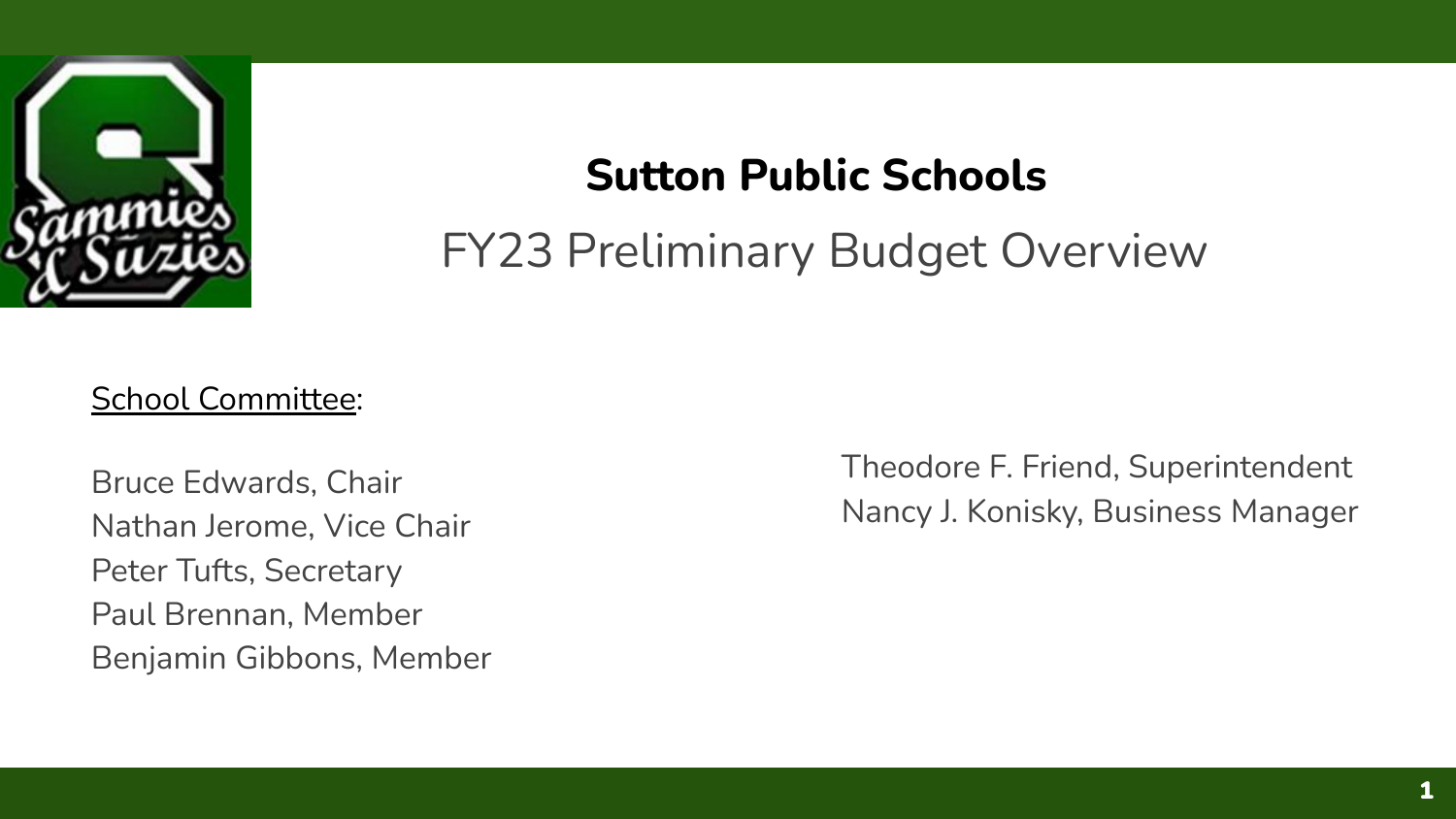## **Mission**

**The Sutton School District cultivates a positive, collaborative, engaging and safe environment that fosters academic excellence, social responsibility, personal growth and lifelong learning.**

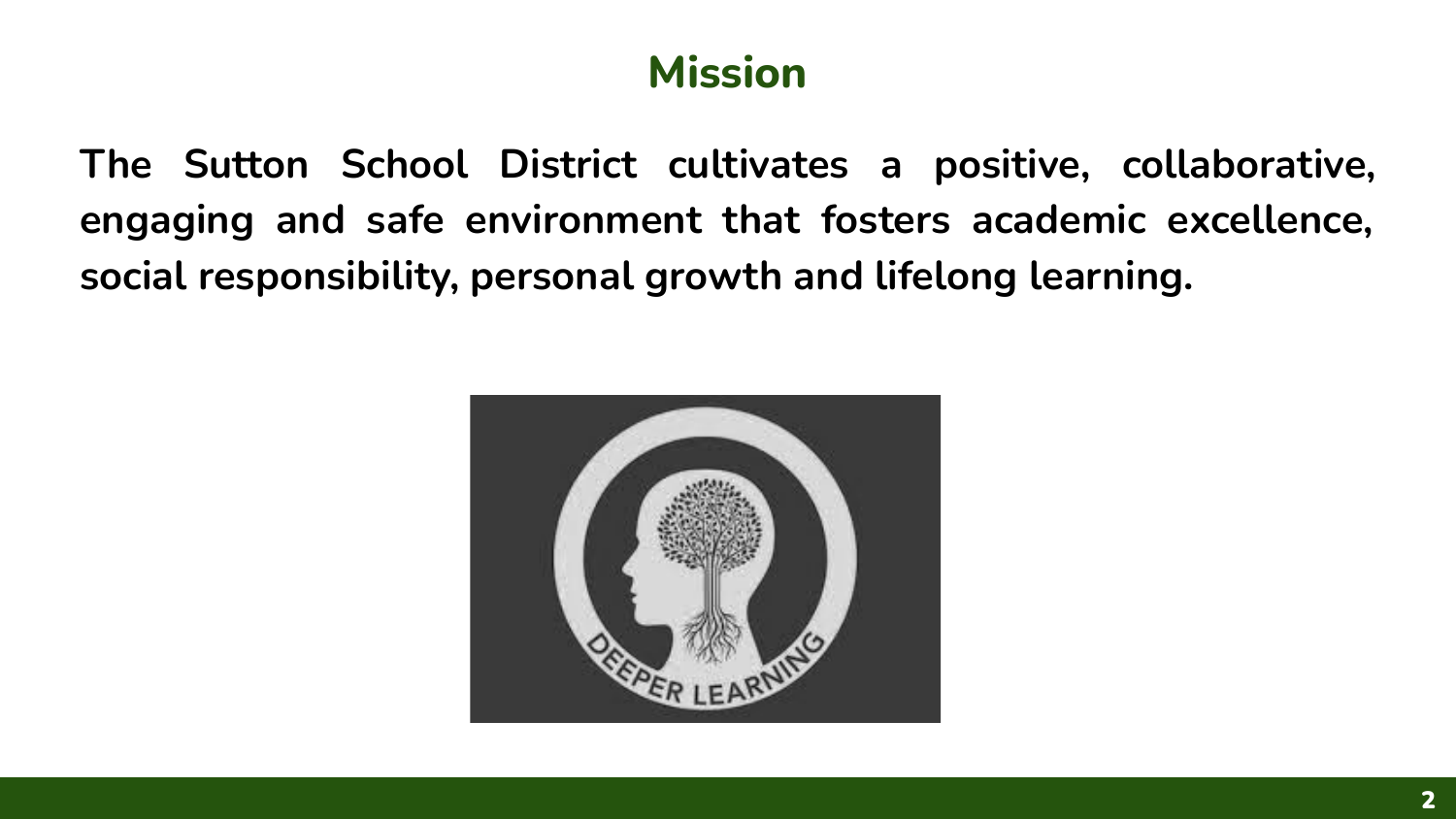#### **Challenges of Building a Budget for FY23**

**The Global Pandemic of Covid 19 has greatly impacted education over the last two years, both the academic, social and emotional needs of students. This budget will allow us to maintain an environment where all staff feel supported and our students academic, mental and physical well being will be supported appropriately.**

- **Out of District Tuitions are over 100% from 4 years ago. These extraordinary Out of District Tuitions are projected to remain at this level through FY25. We are working with the town to bridge these extraordinary costs in order to maintain appropriate staffing and programming for the students of Sutton.**
- **A major challenge is maintaining the financial resources for a level service budget.**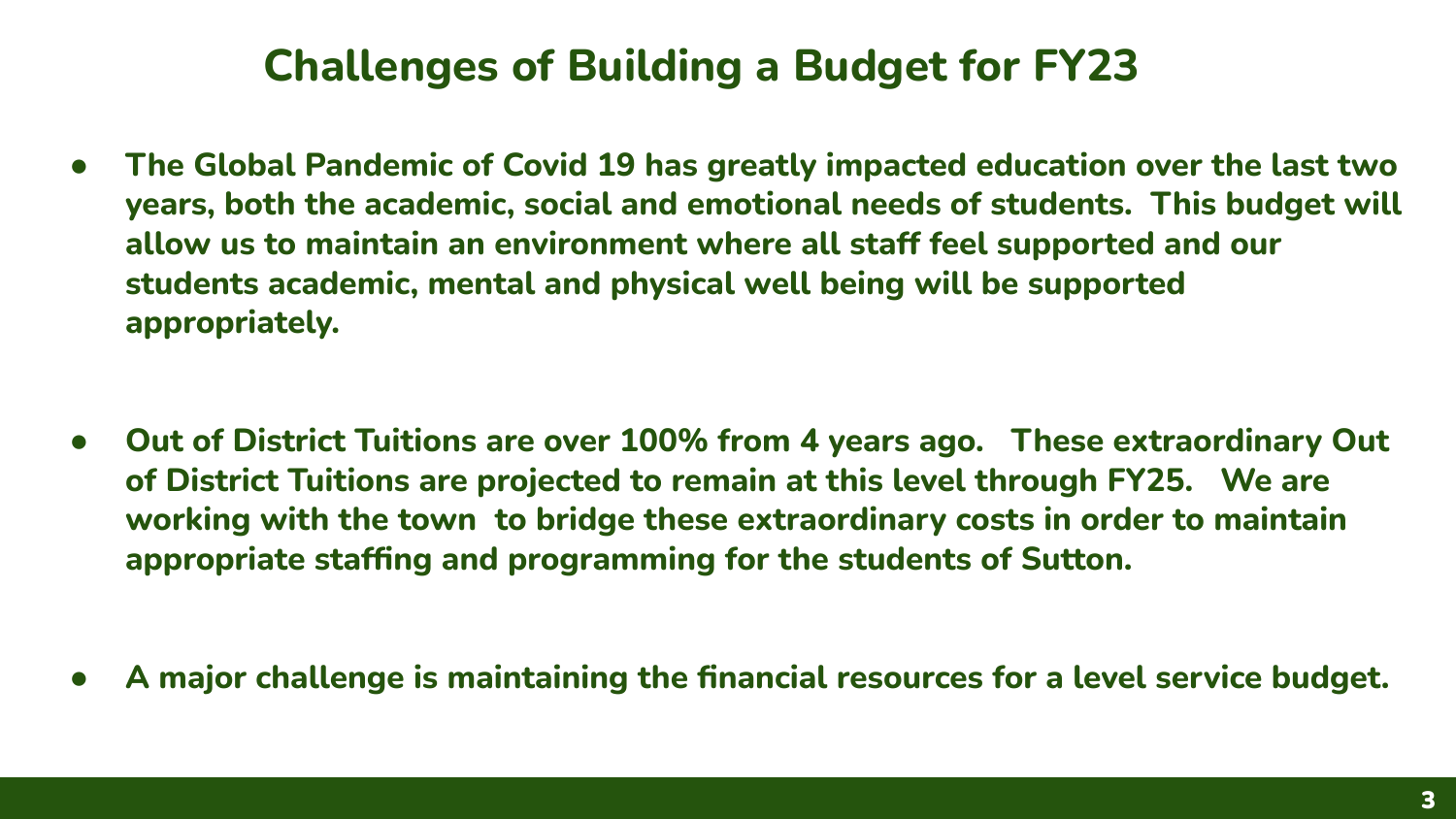#### **Major Variations from FY22 Budget**

- **Special Education Out of District Tuitions Increased by 9%, a total of 85% since FY20 (\$885,216)**
- **Classroom Supplies increased by 56% (\$70,967),** *going back to pre-covid spending*
- **IT increased by 16% (\$42,000 to support the** *1:1 initiative, \$6,000 general IT)*
- **Collective Bargaining for SESA budgeted with a significant increase to salaries**
- **New .20 FTE Physical Therapist \$14,160,** *increased need in the ELC/ELEM*
- **MS/HS Adjustment Counselor \$66,000, Website Coordinator Stipends \$4,000-** *currently funded with Federal Funds*

#### ➢ **Adjusted Allocations:**

- **Aftercare Revolving: \$80,000 (Decreased by \$50,000)**
- **Sports Fee Revolving: \$151,300 (Increased by \$10,000)**
- **Athletic Revolving: \$21,000 (Increased by \$10,000)**
- Parking Revolving: \$19,000 (Increased by \$10,000)
- **Bus Fee Revolving: \$55,000 (Increased by \$10,000)**
- **Cafeteria Revolving: \$20,000(Increased by \$20,000)**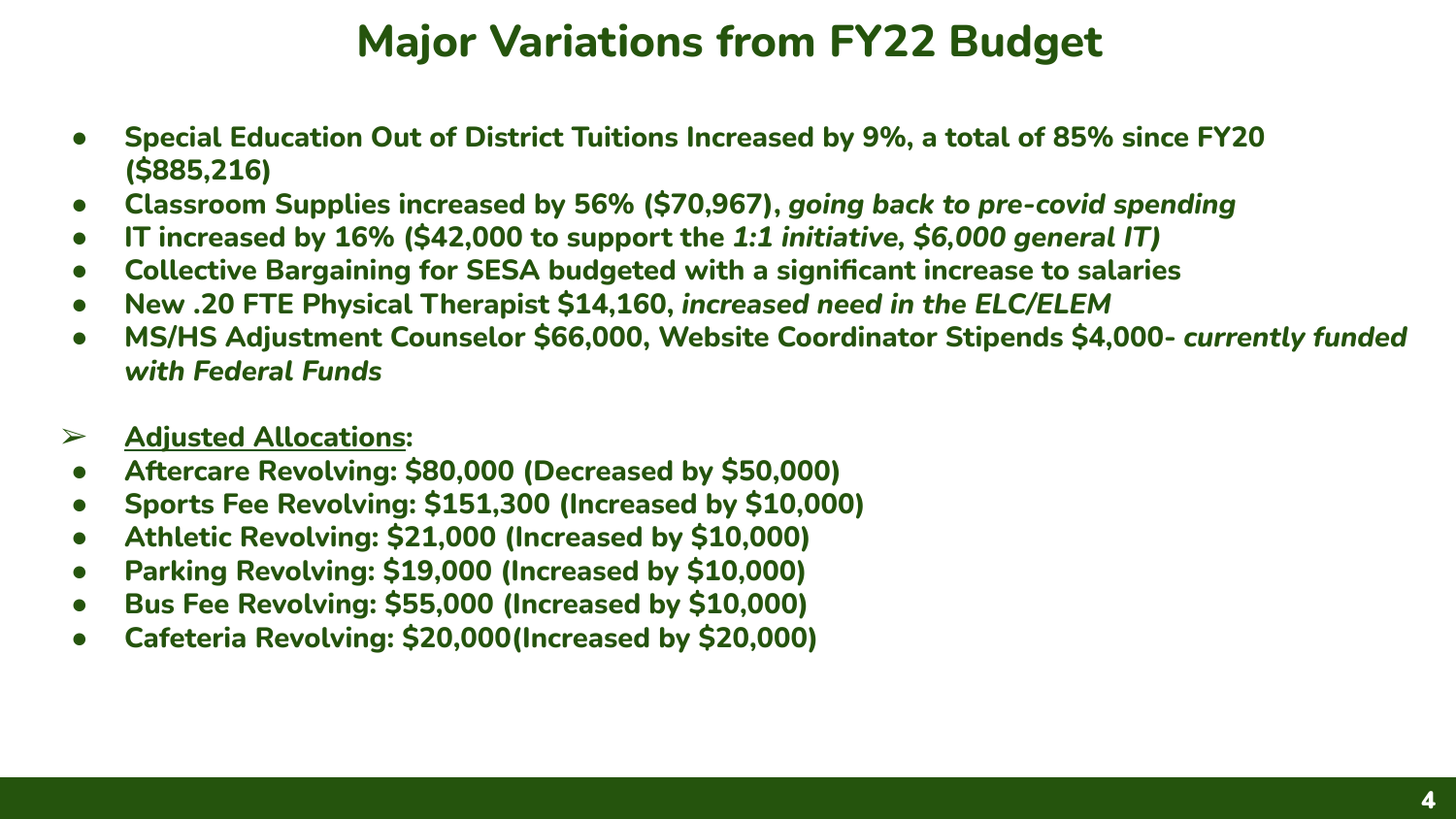## **FY22-FY23 Budget Comparison**

| <b>DESCRIPTION</b>                                 | <b>FY22</b><br><b>BUDGET</b> | <b>FY23</b><br><b>REQ'D BUDGET</b> | $\boldsymbol{\hat{s}}$ | $\%$ |
|----------------------------------------------------|------------------------------|------------------------------------|------------------------|------|
| <b>Salaries</b>                                    | \$15,033,614                 | \$15,901,983                       | \$868,969              | 5%   |
| <b>SPED OOD Tuitions</b>                           | \$1,762,373                  | \$1,929,244                        | \$166,871              | 9%   |
| Transportation                                     | \$1,023,200                  | \$1,043,600                        | \$20,400               | 2%   |
| <b>Facilities / Utilities</b>                      | \$863,324                    | \$923,050                          | \$59,726               | 7%   |
| Other<br>(Athletics, Legal, Supplies, Tech, Misc.) | \$916,464                    | \$1,052,615                        | \$136,151              | 15%  |
| <b>TOTAL:</b>                                      | \$19,598,975                 | \$20,852,093                       | \$1,253,117            | 6%   |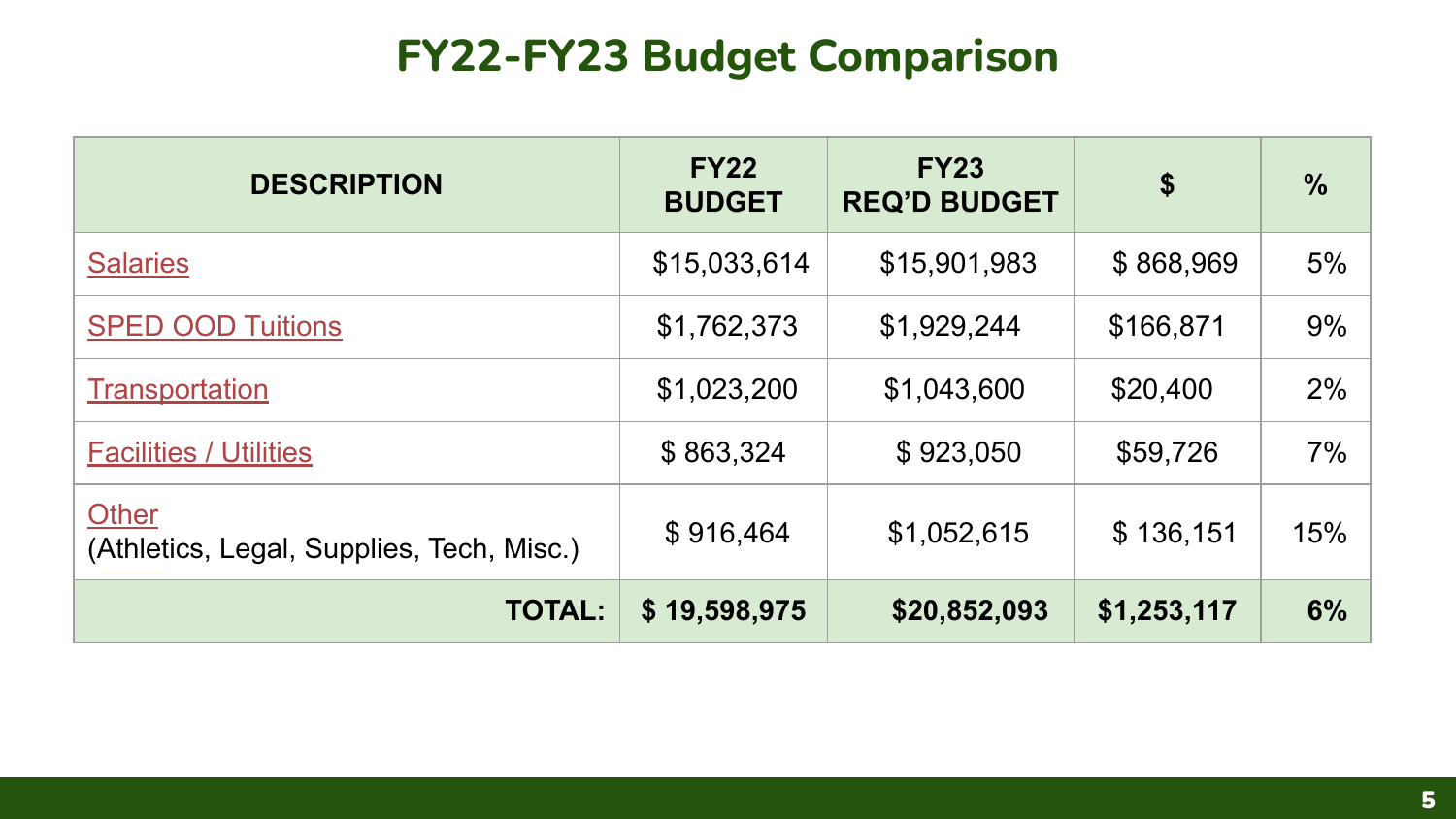#### **FY22-FY23 Revenue Comparison**

| <b>DESCRIPTION</b>      | <b>FY22</b><br><b>BUDGET</b><br><b>ALLOCATIONS</b> | <b>FY23</b><br><b>PROJECTED</b><br><b>ALLOCATIONS</b> | \$            | $\frac{9}{6}$ |
|-------------------------|----------------------------------------------------|-------------------------------------------------------|---------------|---------------|
| Chapter 70*             | \$5,517,525                                        | \$5,550,525                                           | \$33,000      | .6%           |
| <b>Federal Stimulus</b> | \$347,233                                          | \$0                                                   | $(\$347,233)$ | $(100\%)$     |
| Grants                  | \$411,357                                          | \$411,015                                             | \$ (342)      | $(.1\%)$      |
| <b>Revolving</b>        | \$2,151,009                                        | \$2,049,582                                           | (\$101,426)   | (4.7%)        |
| Town                    | \$11,418,839                                       | \$11,843,839                                          | \$425,000     | 3.7%          |
| <b>TOTAL:</b>           | \$19,845,962                                       | \$19,854,961                                          | \$8,999       | .05%          |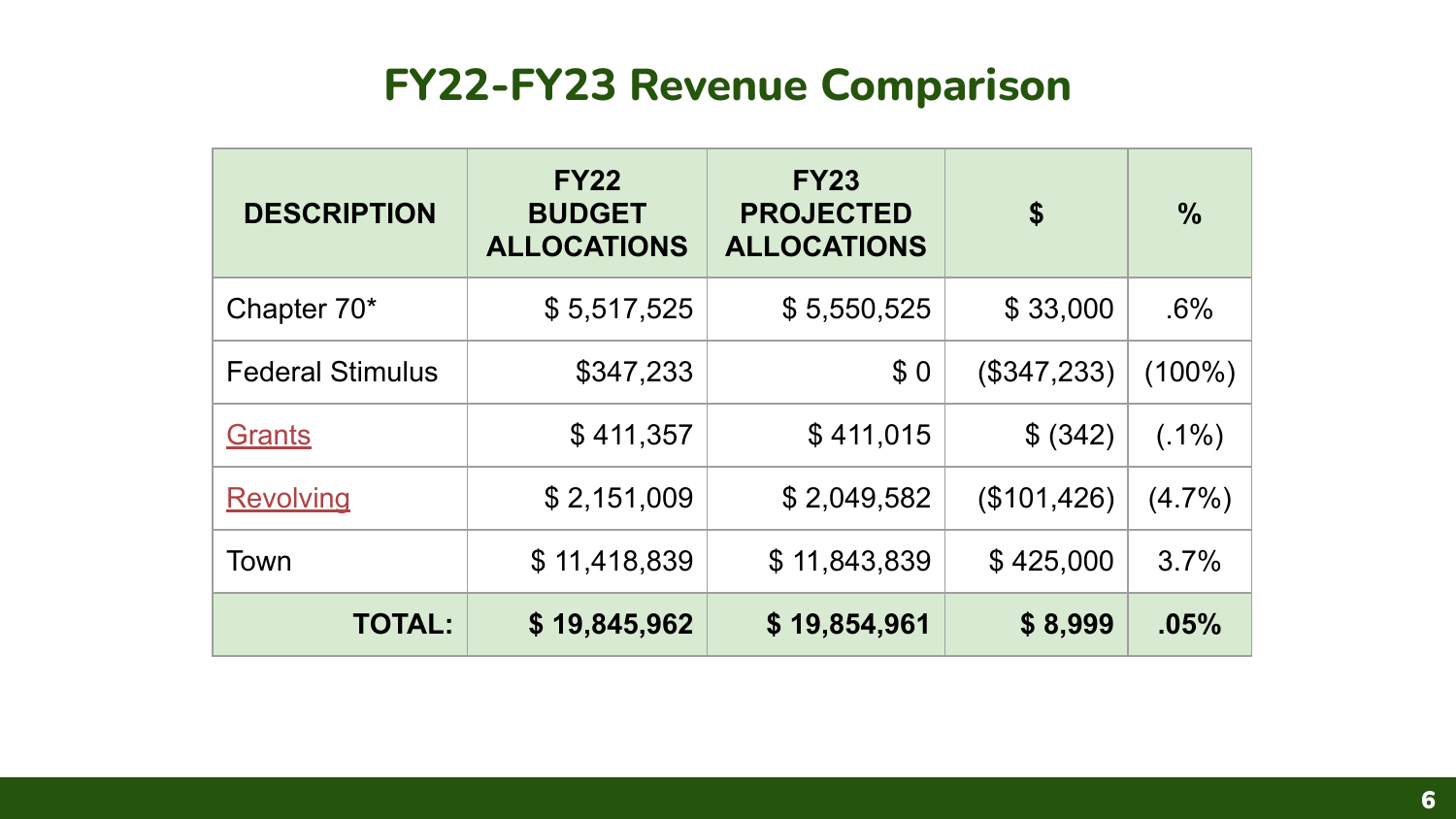#### **Presented Budget Gap**

| Revenues           | \$19,854,961 |
|--------------------|--------------|
| <b>Expenses</b>    | \$20,852,093 |
| <b>BUDGET GAP:</b> | (S 997, 131) |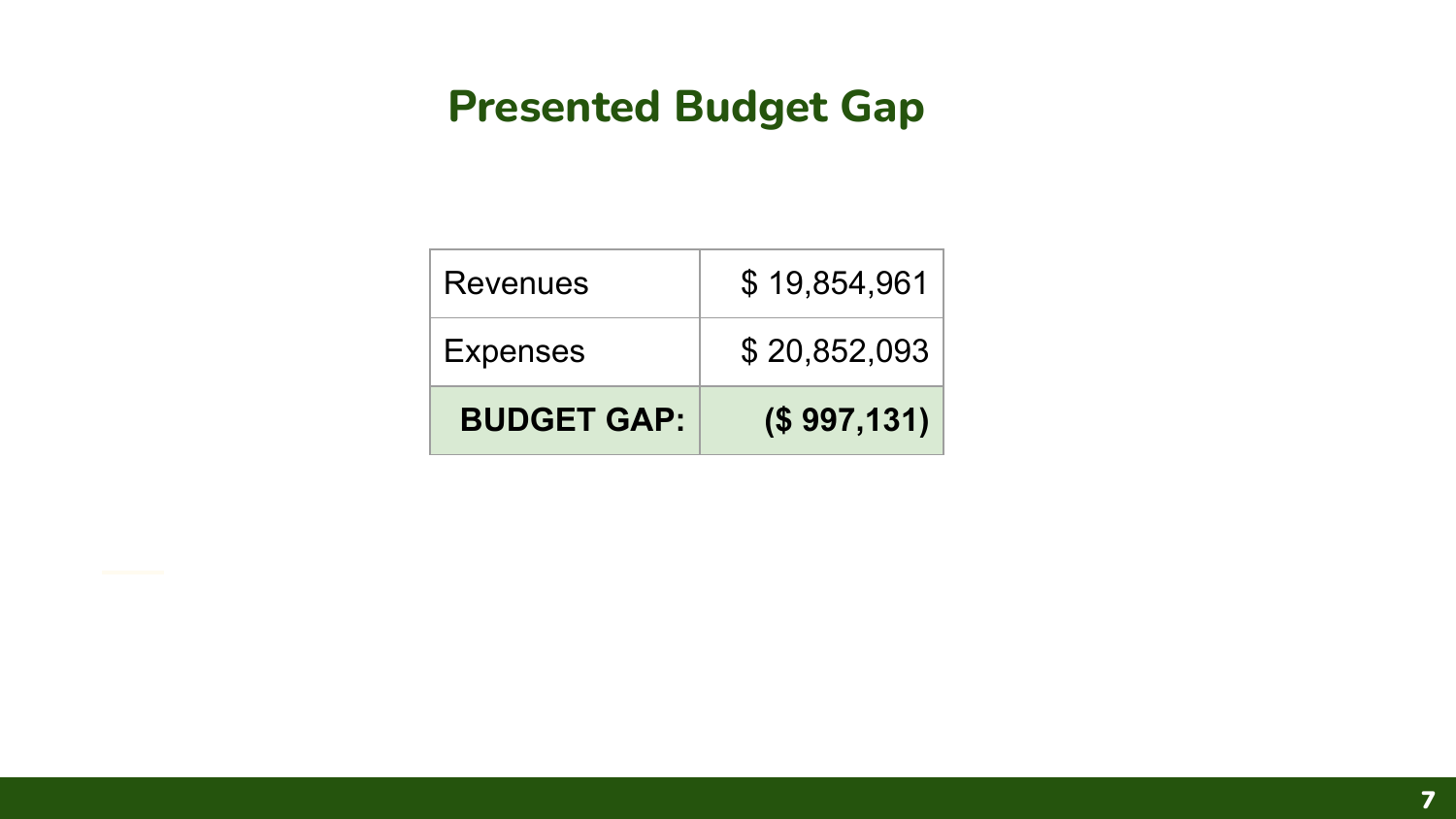# Thank you!

All FY23 Budget information, including this presentation, line-item detail, and exhibits, may be found on the district website at [www.suttonschools.net](http://www.suttonschools.net) under the School Committee tab.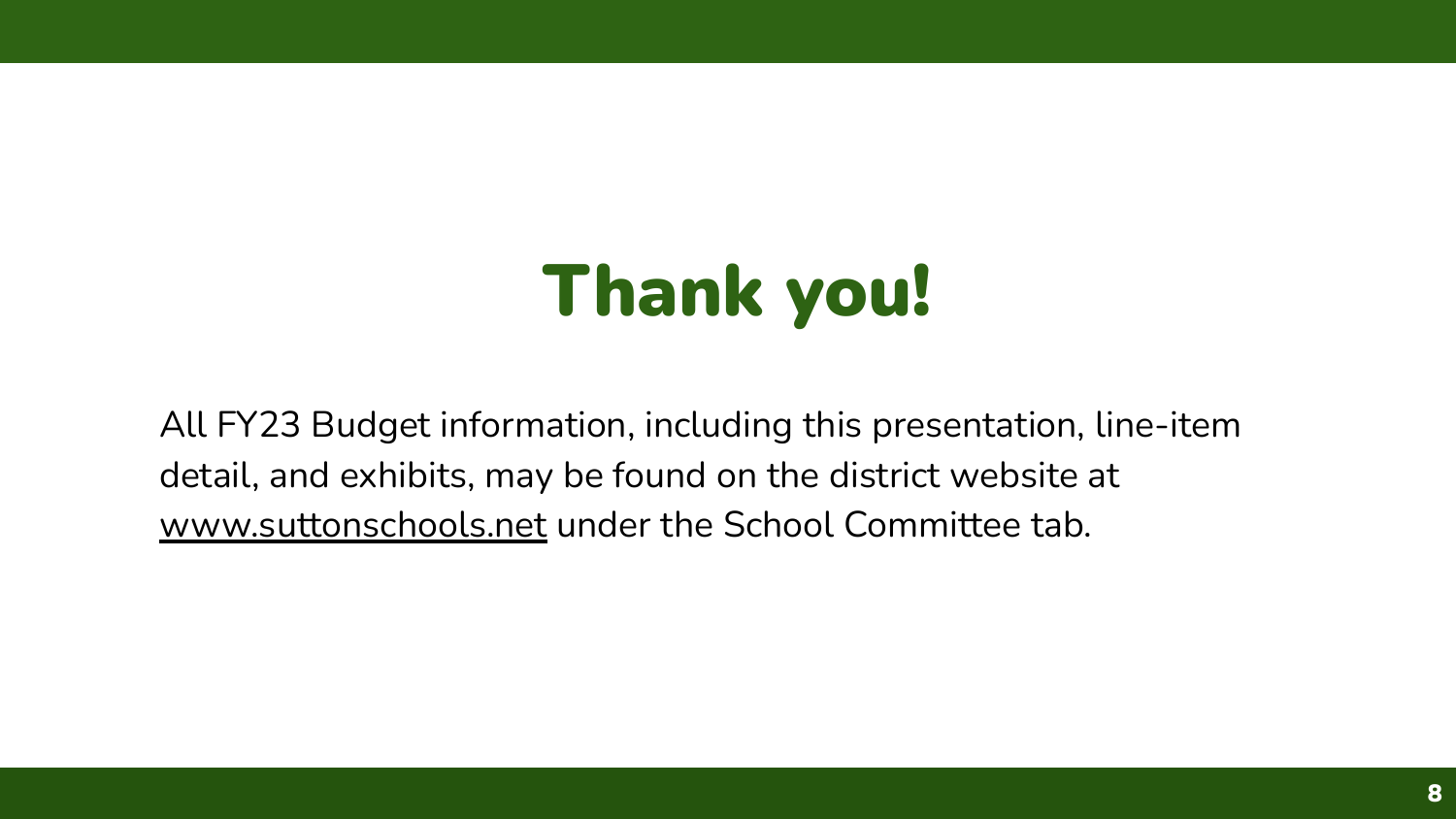**The following documents are back up for the FY23 Budget Presentation.**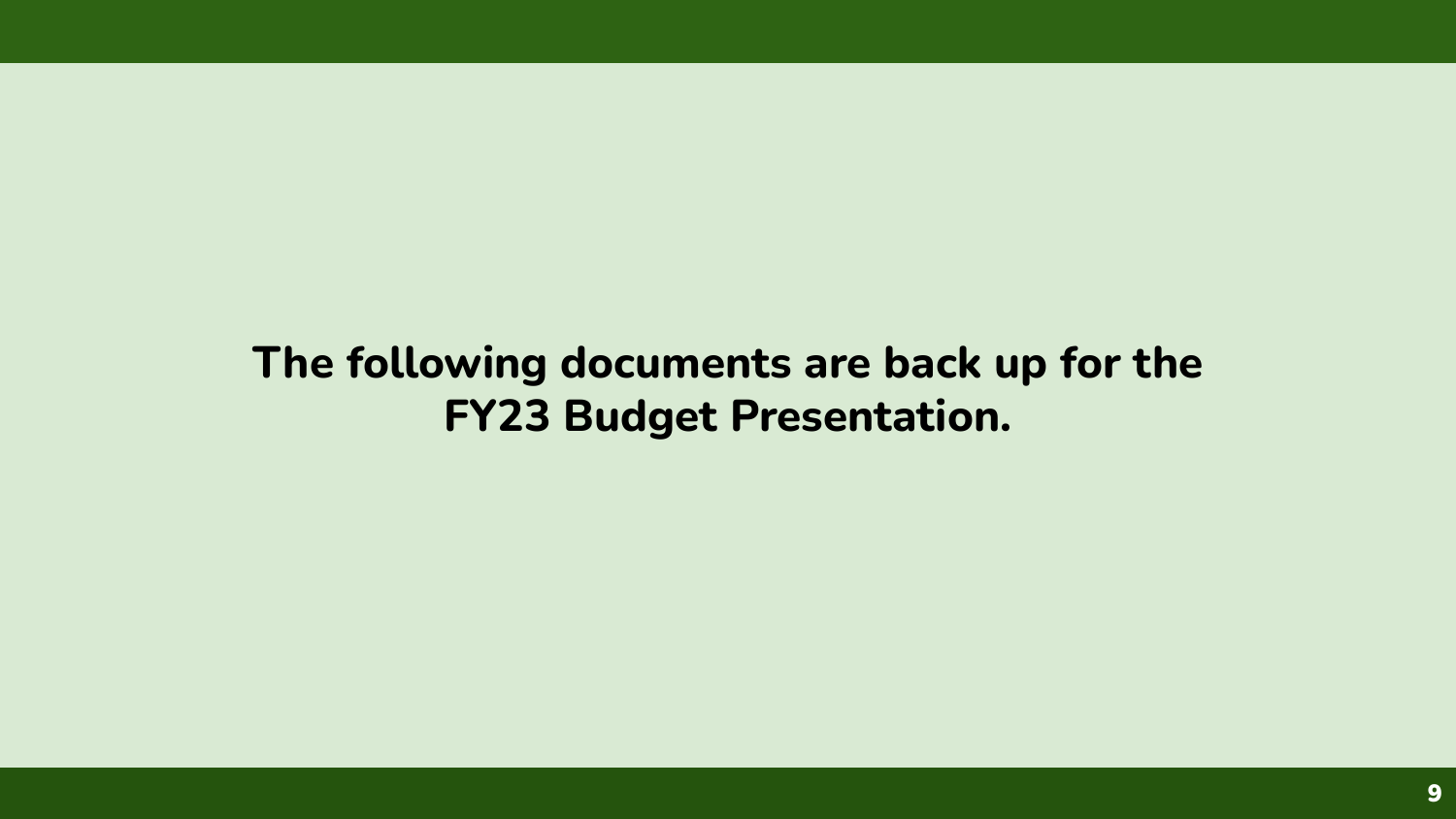### **Projected Salary Additions**

<span id="page-9-0"></span>

| <b>DESCRIPTION</b>                   | <b>AMOUNT</b> |                                                                                                                                                                                                                                                                                                 |  |  |
|--------------------------------------|---------------|-------------------------------------------------------------------------------------------------------------------------------------------------------------------------------------------------------------------------------------------------------------------------------------------------|--|--|
| .20 FTE Physical Therapist           | \$14,160      | This position was added to assist students on an IEP.                                                                                                                                                                                                                                           |  |  |
| 1.0 FTE Adjustment Counselor (MS/HS) | \$66,000      | This position assists students in need of support in the Transition<br>Room. Currently funded with federal funds                                                                                                                                                                                |  |  |
| 2 Stipend Website Coordinators       | \$4,000       | This position helps coordinate and update the website for all<br>schools. Currently funded with federal funds, \$2,000 each                                                                                                                                                                     |  |  |
| Salary Increases                     | \$784,209     | A significant increase has been set aside to address our<br>lack of competitiveness with SESA salaries in contract<br>negotiations and Non Union Admin Support, 100 FTE<br>2% increase for STA, plus Steps & Lanes, 136 FTE<br>$\bullet$<br>2% increase for Administrators, 10 FTE<br>$\bullet$ |  |  |
| <b>TOTAL:</b>                        | \$868,369     |                                                                                                                                                                                                                                                                                                 |  |  |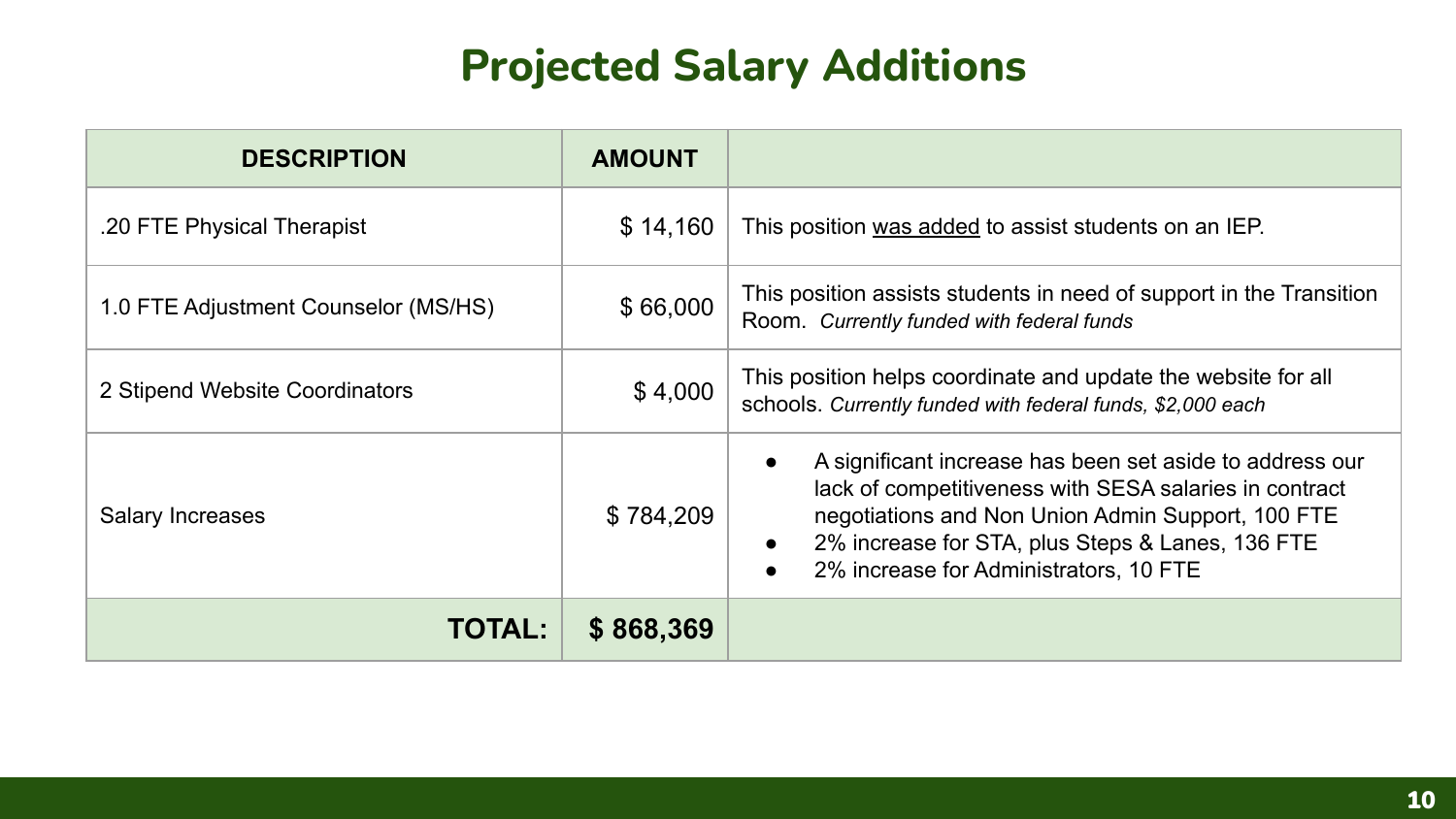# **Projected SPED Out of District (OOD) Placements**

<span id="page-10-0"></span>

| <b>TUITIONS</b>             | <b>FY19</b><br><b>ACTUAL</b> | <b>FY20</b><br><b>ACTUAL</b> | <b>FY21</b><br><b>ACTUAL</b> | <b>FY22</b><br><b>PROJ</b> | <b>FY23</b><br><b>PROJ</b> | <b>FY24</b><br><b>PROJ</b> | <b>FY25</b><br><b>PROJ</b> |
|-----------------------------|------------------------------|------------------------------|------------------------------|----------------------------|----------------------------|----------------------------|----------------------------|
| ACTUAL:                     | \$910,639                    | \$1,044,529                  | \$1,503,141                  | \$1,762,373                | \$1,929,745                | \$1,987,122                | \$1,448,481                |
| <b>Percent</b><br>Increase: |                              | 13%                          | 31%                          | 15%                        | 9%                         | 2%                         | $-38%$                     |

- All data based on 3% annual increase. All tuitions subject to change under OSD approval of requested rate increases.
- No new placements are forecasted.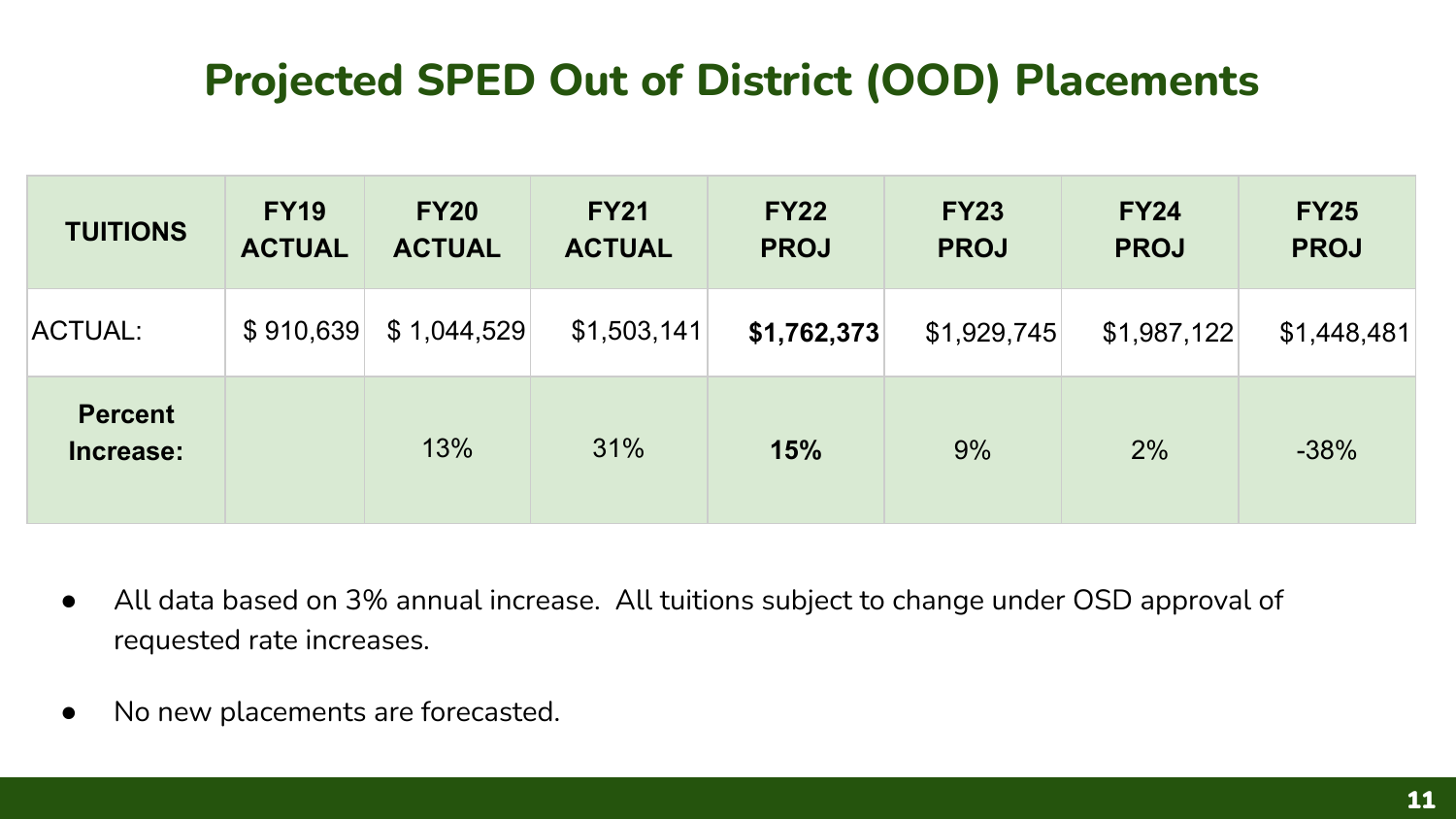# **Transportation (detail)**

<span id="page-11-0"></span>

|                                                  | <b>FY22</b> | <b>FY23</b> | \$         | %             |
|--------------------------------------------------|-------------|-------------|------------|---------------|
| <b>AA Transportation</b>                         | \$911,700   | \$944,100   | \$32,400   | 4%            |
| <b>Contracted Services for Special Education</b> | \$46,500    | \$34,500    | (\$12,000) | $(.26\%)$ $ $ |
| Repairs, Fuel, Licensing and Maintenance         | \$65,000    | \$65,000    | \$0        | $0\%$         |
| <b>TOTAL:</b>                                    | \$1,023,200 | \$1,043,600 | \$20,400   | 2%            |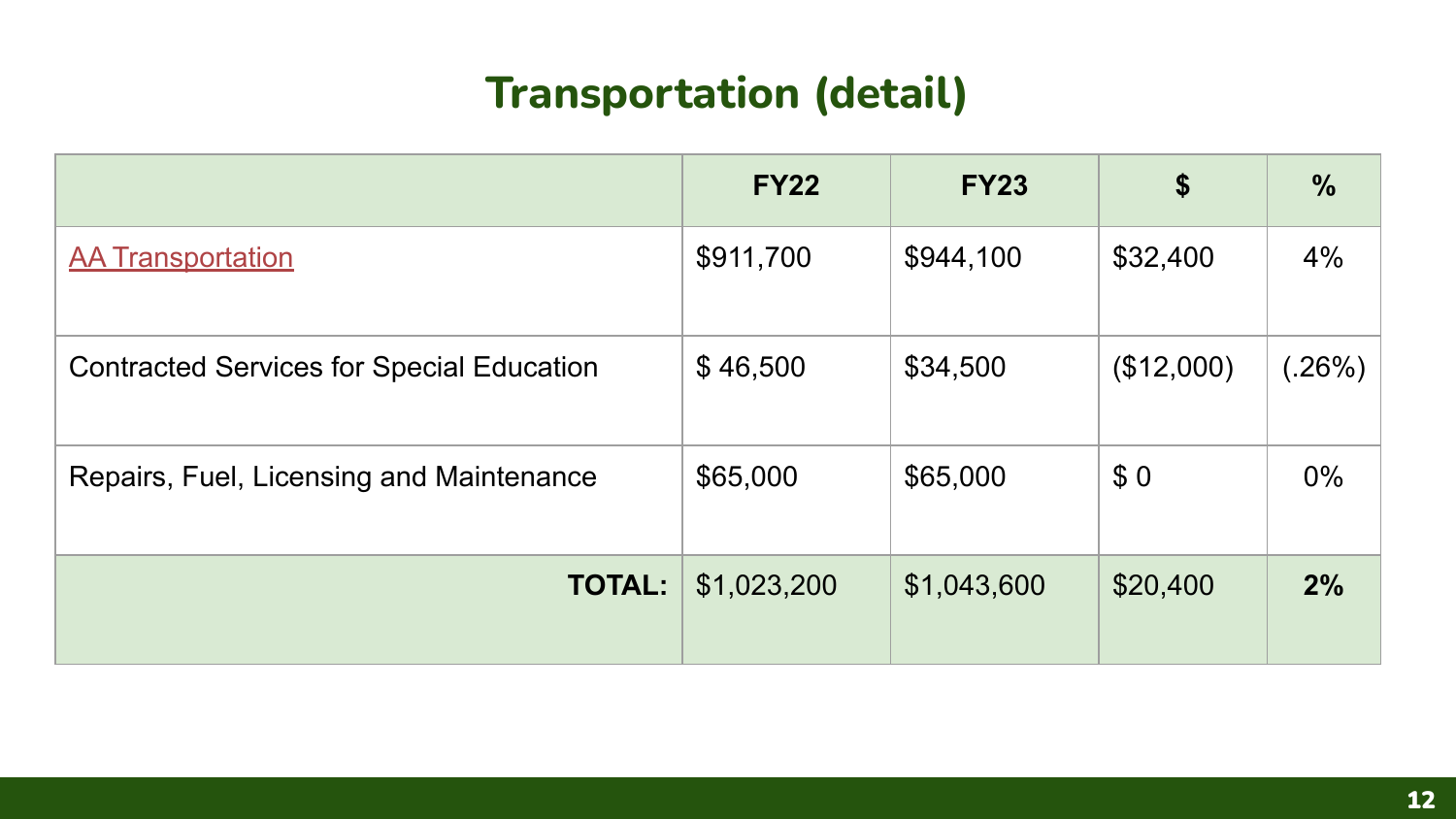# **Facilities / Utilities (detail)**

<span id="page-12-0"></span>

|                                                               | <b>FY21</b> | <b>FY22</b> | \$        | %     |
|---------------------------------------------------------------|-------------|-------------|-----------|-------|
| <b>Building Other Repair</b>                                  | \$81,552    | \$80,051    | (\$1,501) | (2%)  |
| <b>Building Supplies &amp; Materials</b>                      | \$42,000    | \$42,000    | \$0       | $0\%$ |
| <b>Contracted Services, Water/Waste Contract &amp; Repair</b> | \$215,906   | \$226,689   | \$10,783  | 5%    |
| <b>Custodial Supplies</b>                                     | \$62,670    | \$65,514    | \$2,844   | 5%    |
| <b>Electricity</b>                                            | \$267,000   | \$274,000   | \$7,000   | 3%    |
| <b>Grounds Supplies &amp; Materials</b>                       | \$22,800    | \$22,800    | \$0.00    | $0\%$ |
| <b>Heat</b>                                                   | \$145,440   | \$185,240   | \$39,800  | 27%   |
| <b>Telephone</b>                                              | \$12,600    | \$12,600    |           | $0\%$ |
| <b>Trash</b>                                                  | \$13,356    | \$14,157    | 801       | 6%    |
| <b>TOTAL:</b>                                                 | \$863,324   | \$923,050   | 59,726    | 7%    |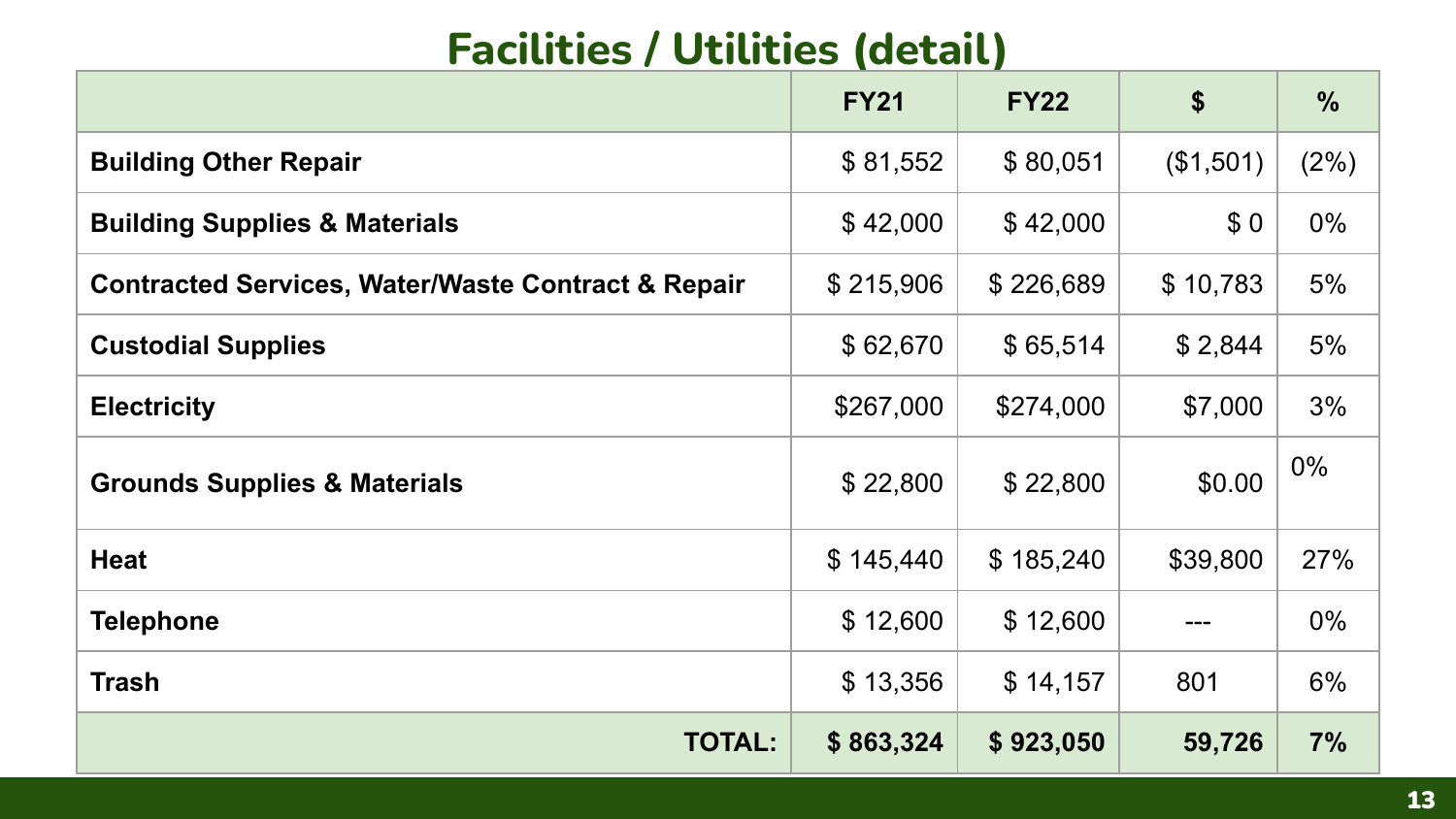# **Other (detail)**

<span id="page-13-0"></span>

|                                         | <b>FY22</b> | <b>FY23</b> | \$       | $\frac{0}{0}$ |
|-----------------------------------------|-------------|-------------|----------|---------------|
| <b>Athletics / Supplies</b>             | \$16,113    | \$26,231    | \$10,118 | 63%           |
| Athletics / Officials                   | \$38,695    | \$39,744    | \$1,049  | 3%            |
| Athletics / Transportation (Contracted) | \$50,619    | \$55,619    | \$5,000  | 10%           |
| Athletics / Other                       | \$40,260    | \$43,920    | \$3,660  | 9%            |
| <b>Student Activities / Supplies</b>    | \$3,980     | \$4,540     | \$560    | 14%           |
| <b>Business Expenses</b>                | \$18,375    | \$22,125    | \$3,750  | 20%           |
| Class Supplies, Textbooks, Guidance     | \$111,552   | \$183,319   | \$71,767 | 64%           |
| <b>Field Trips</b>                      | \$5,250     | \$4,850     | \$ (400) | (8%)          |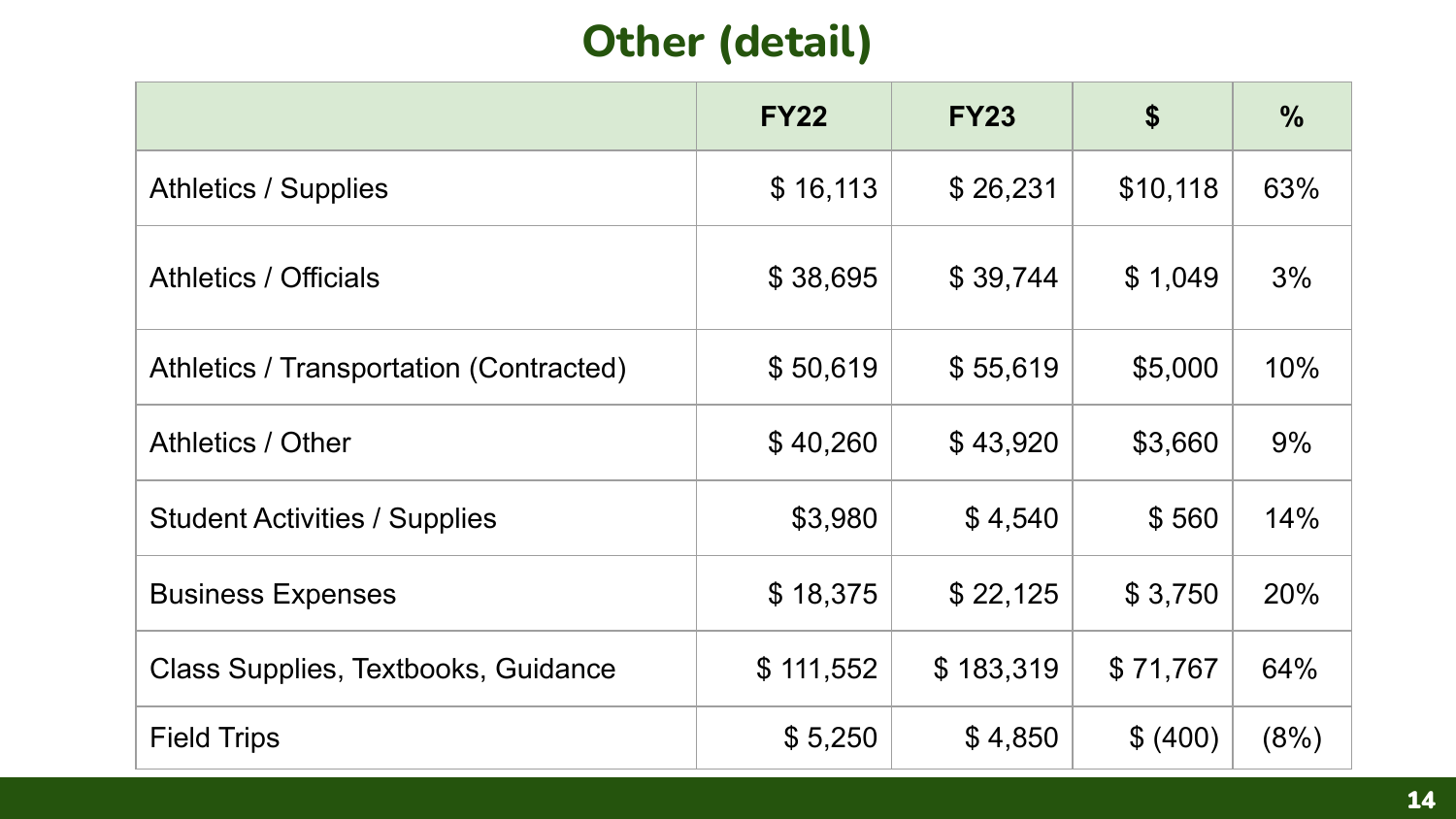### **Other (detail)**

|                                     | <b>FY22</b> | <b>FY23</b> | \$        | $\frac{0}{0}$ |
|-------------------------------------|-------------|-------------|-----------|---------------|
| <b>SPED Contracted &amp; Psych</b>  | \$105,100   | \$103,550   | \$(1,550) | (1%)          |
| IT                                  | \$292,932   | \$340,707   | \$47,776  | 16%           |
| Other Expenses, PD, Wilson Training | \$135,396   | \$131,608   | \$(3,789) | (3%)          |
| <b>Student Services / Nurses</b>    | \$19,058    | \$18,815    | (\$243)   | (1%)          |
| Superintendent / School Committee   | \$79,134    | \$77,586    | (\$1,548) | (2%)          |
| <b>TOTAL:</b>                       | \$916,464   | \$1,052,614 | \$136,151 | 15%           |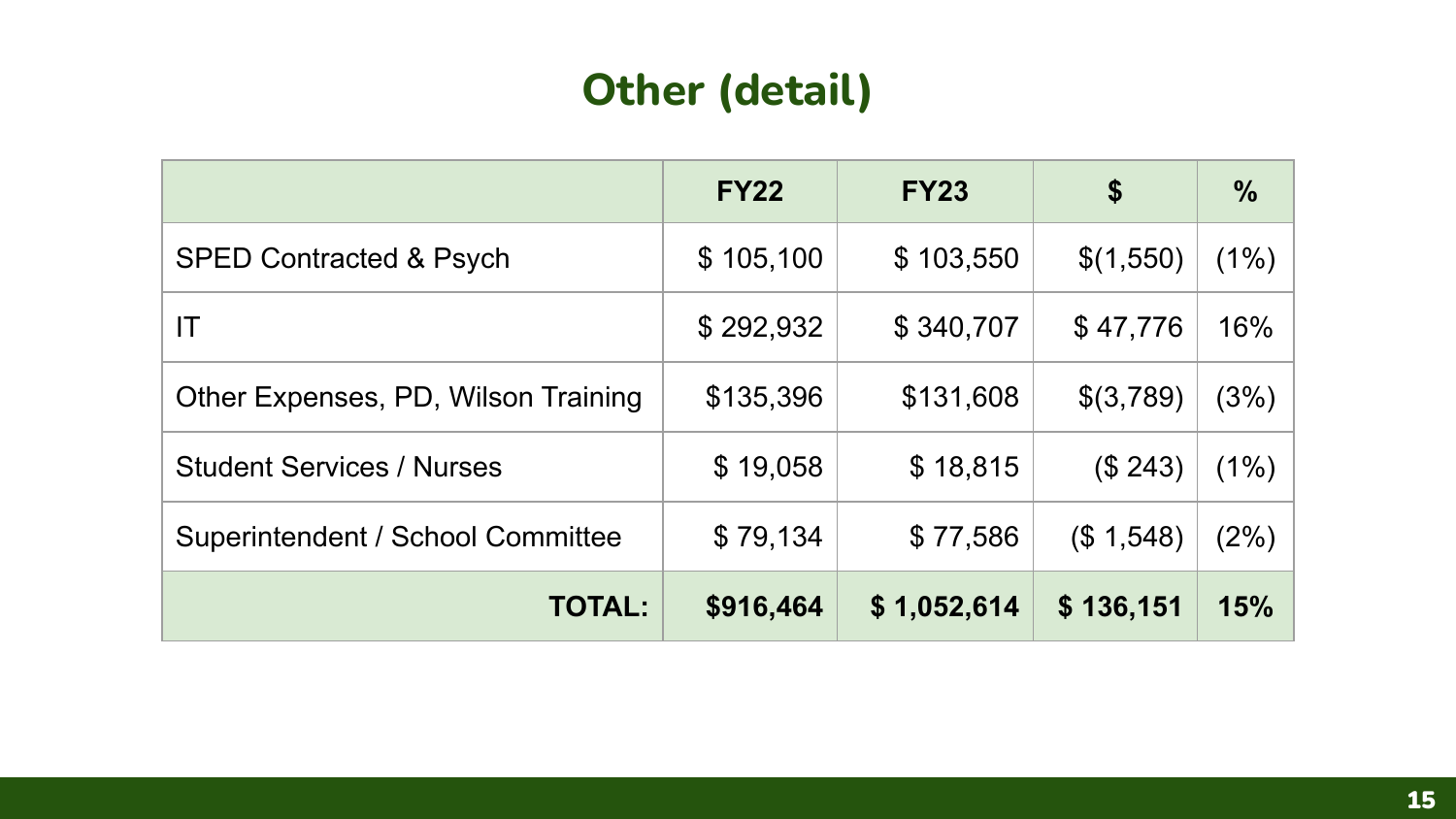#### <span id="page-15-0"></span>**FY22-FY23 Grant Allocation Comparison**

|                      | <b>FY22</b> | <b>FY23</b><br><b>PROJECTED</b> | $+/-$   |
|----------------------|-------------|---------------------------------|---------|
| 262 Grant            | \$18,056    | \$18,056                        | \$0     |
| <b>Title 1 Grant</b> | \$46,959    | \$46,959                        | \$0     |
| 240 Grant            | \$346,342   | \$340,000                       | (\$342) |
| Total                | \$411,357   | \$411,357                       | \$0     |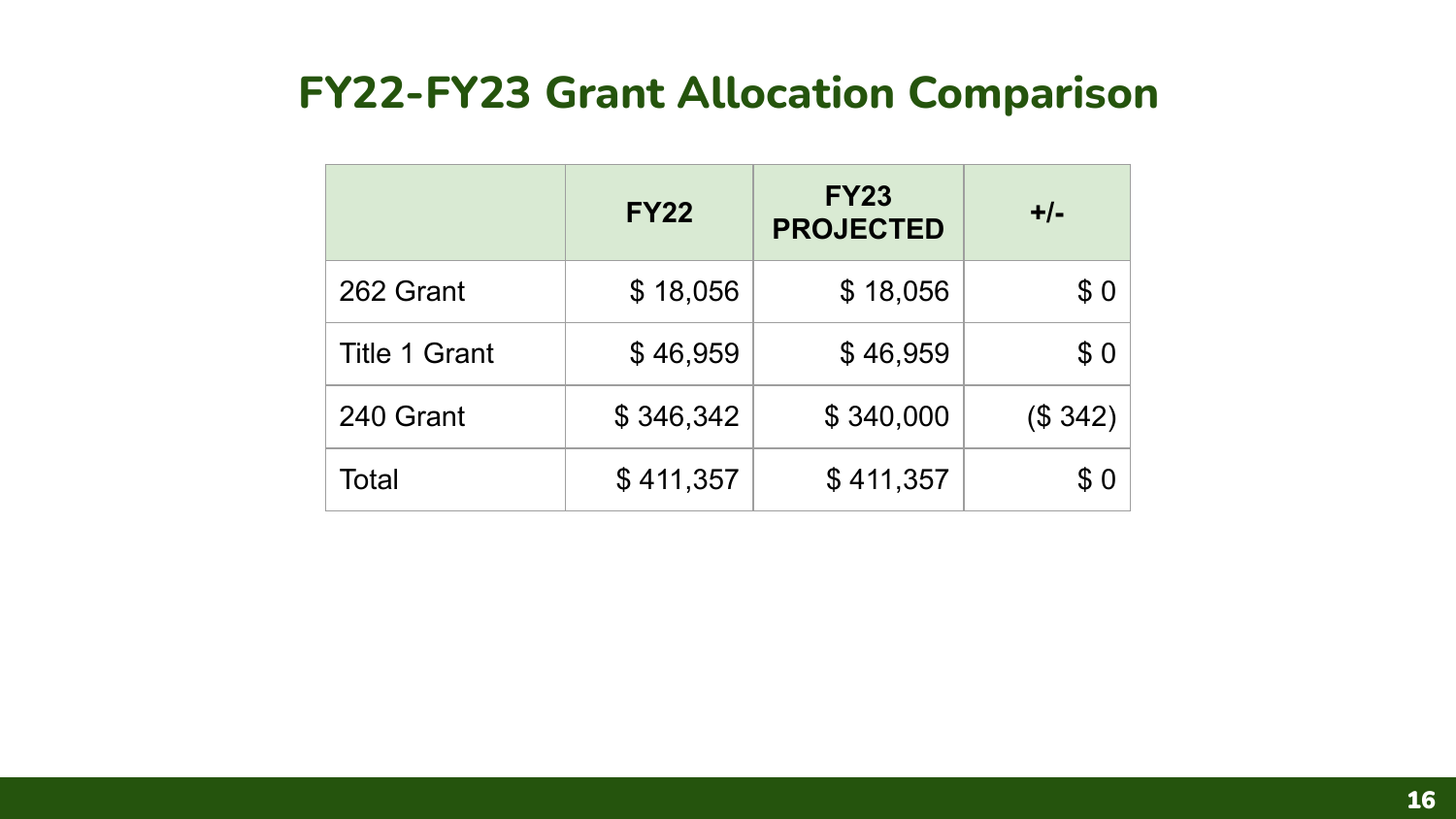# <span id="page-16-0"></span>**FY21-FY22 Revolving Allocation Comparison**

|                        | <b>FY22</b><br><b>BUDGETED</b> | <b>FY23</b><br><b>PROJECTED</b> | $+/-$      |
|------------------------|--------------------------------|---------------------------------|------------|
| <b>Aftercare Fees</b>  | \$130,000                      | \$80,000                        | \$50,000   |
| <b>Bus Fees</b>        | \$45,000                       | \$55,000                        | \$10,000   |
| <b>Gate Receipts</b>   | \$11,000                       | \$21,000                        | \$10,000   |
| <b>Parking Fees</b>    | \$9,000                        | \$19,000                        | \$10,000   |
| <b>Preschool Fees</b>  | \$55,000                       | \$55,000                        | \$0.00     |
| <b>School Choice</b>   | \$1,032,269                    | \$948,282                       | (\$83,986) |
| <b>Sports Fees</b>     | \$141,300                      | \$151,300                       | \$10,000   |
| <b>Circuit Breaker</b> | \$727,440                      | \$700,000                       | (\$27,440) |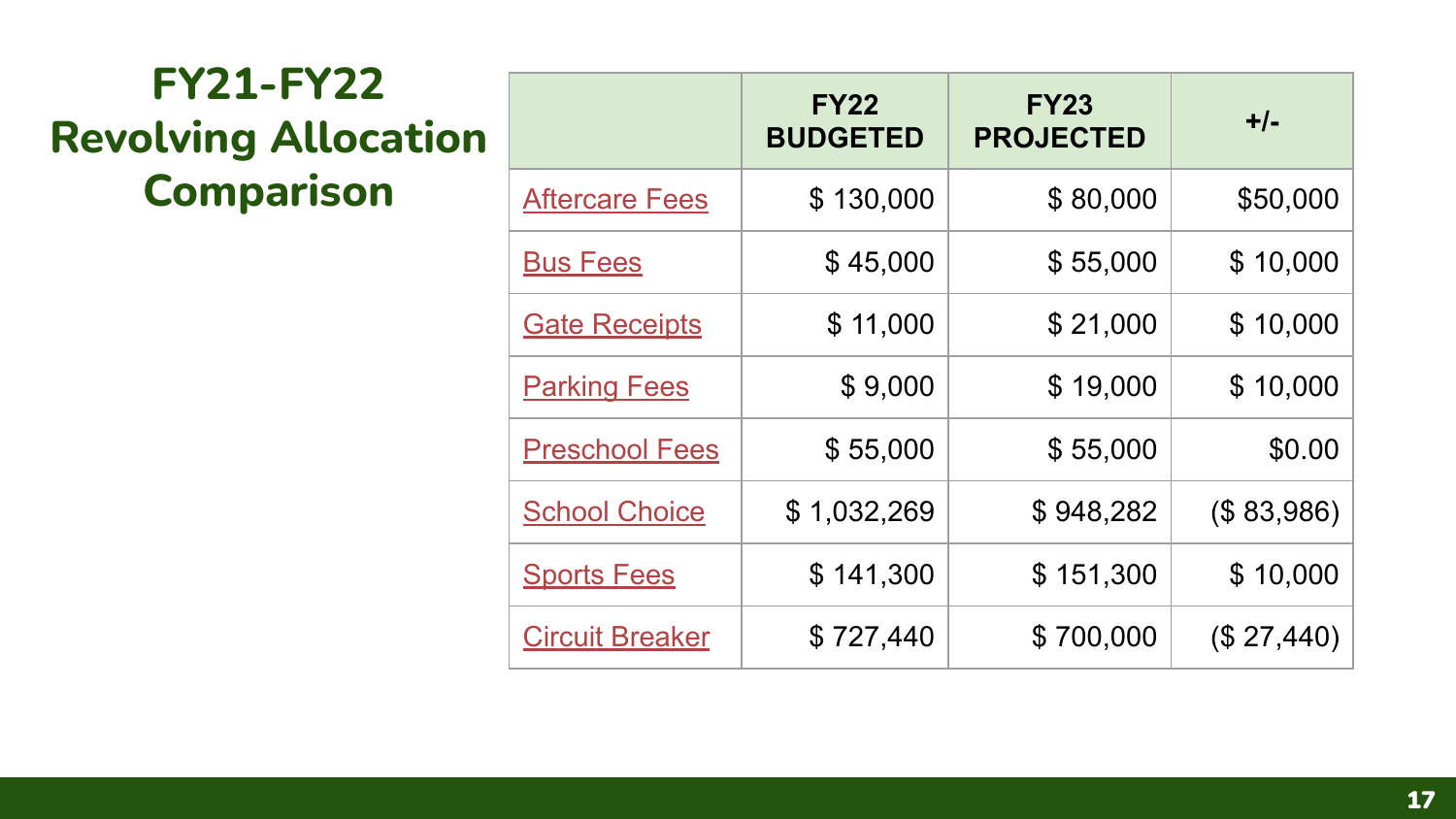#### **Aftercare Fees (detail)**

<span id="page-17-0"></span>

|                                  | <b>FY20*</b><br><b>ACTUAL</b> | <b>FY21**</b><br><b>ACTUAL</b> | <b>FY22</b><br><b>PROJ</b> | <b>FY23</b><br><b>PROJ</b> | <b>FY24</b><br><b>PROJ</b> | <b>FY25</b><br><b>PROJ</b> |
|----------------------------------|-------------------------------|--------------------------------|----------------------------|----------------------------|----------------------------|----------------------------|
| <b>Beginning Balance</b>         | \$193,622                     | \$147,522                      | \$40,932                   | \$32                       | \$17,032                   | \$32,032                   |
| <b>Receivables</b>               | \$366,946                     | \$97,445                       | \$304,0007                 | \$310,000                  | \$305,000                  | \$300,000                  |
| <b>Expenses</b>                  | (\$413,046)                   | $(\$204,035)$                  | $(\$214,900)$              | (\$213,000)                | (\$210,000)                | $(\$207,000)$              |
| Encumbrance                      |                               |                                | (\$130,000)                | (\$80,000)                 | (\$80,000)                 | (\$120,000)                |
| <b>ENDING</b><br><b>BALANCE:</b> | \$147,522                     | \$40,932                       | \$32                       | \$17,032                   | \$32,032                   | \$5,032                    |

\* Receivables were lower in FY20 and FY21 due to COVID-19. \*\*Allocations were lowered in FY21 due to COVID-19.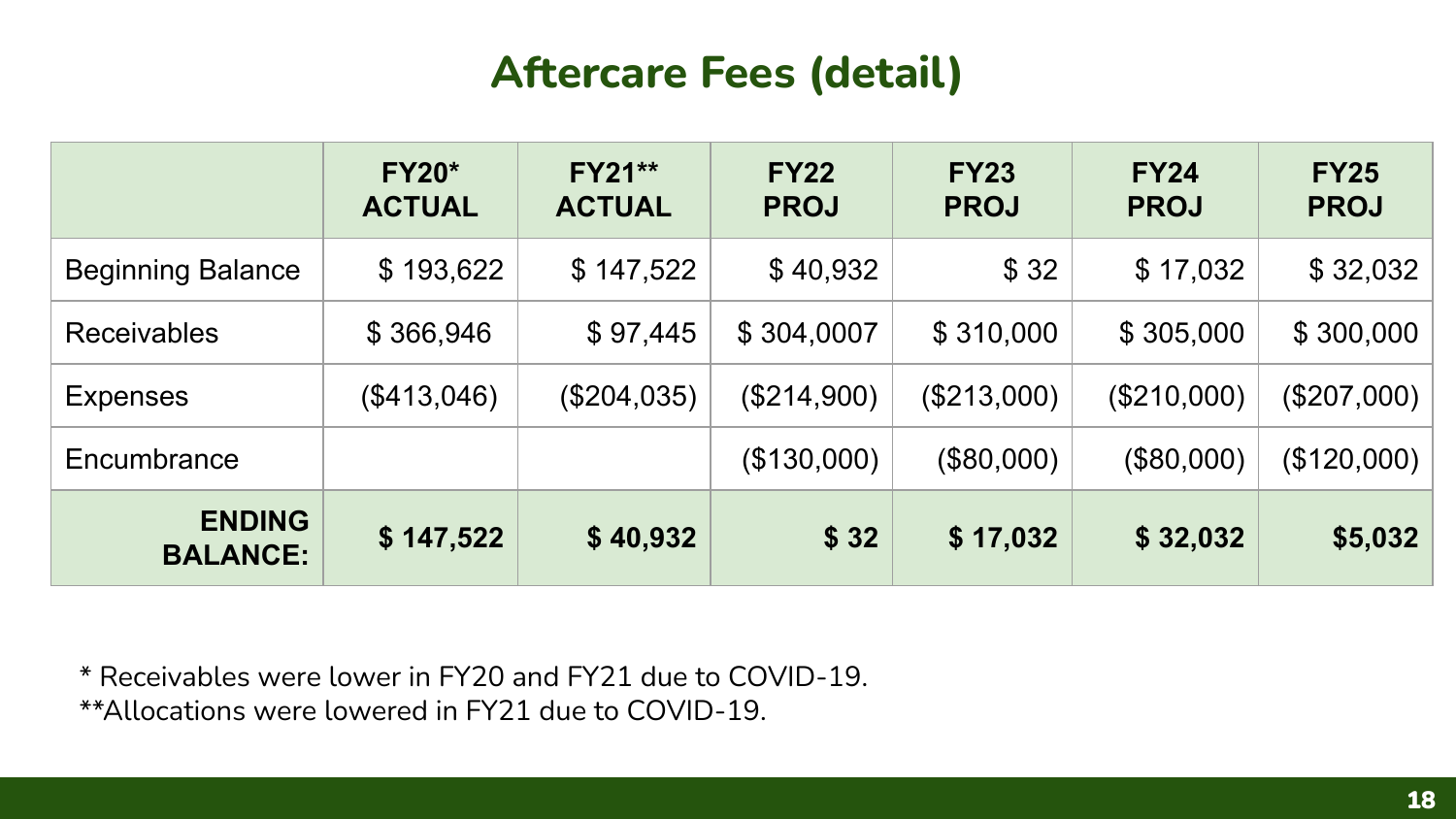#### **Bus Fees (detail)**

<span id="page-18-0"></span>

|                                    | <b>FY20*</b><br><b>ACTUAL</b> | <b>FY21**</b><br><b>ACTUAL</b> | <b>FY22</b><br><b>PROJ</b> | <b>FY23</b><br><b>PROJ</b> | <b>FY24</b><br><b>PROJ</b> | <b>FY25</b><br><b>PROJ</b> |
|------------------------------------|-------------------------------|--------------------------------|----------------------------|----------------------------|----------------------------|----------------------------|
| <b>Beginning</b><br><b>Balance</b> | \$59,673                      | \$30,058                       | \$47,625                   | \$53,655                   | \$48,655                   | \$42,035                   |
| <b>Receivables</b>                 | \$15,385                      | \$35,070                       | \$51,030                   | \$50,000                   |                            | \$46,760                   |
| <b>Expenses</b>                    | (\$45,000)                    | (\$17,503)                     | \$0                        | \$0                        | \$0                        |                            |
| Encumbrance                        |                               |                                | (\$45,000)                 | (\$55,000)                 | (\$55,000)                 | (\$55,000)                 |
| <b>ENDING</b><br><b>BALANCE:</b>   | \$30,058                      | \$47,625                       | \$53,655                   | \$48,655                   | \$42,035                   | \$33,795                   |

\* Receivables were lower in FY20 and FY21 due to COVID-19.

\*\*Allocations were lowered in FY21 due to COVID-19.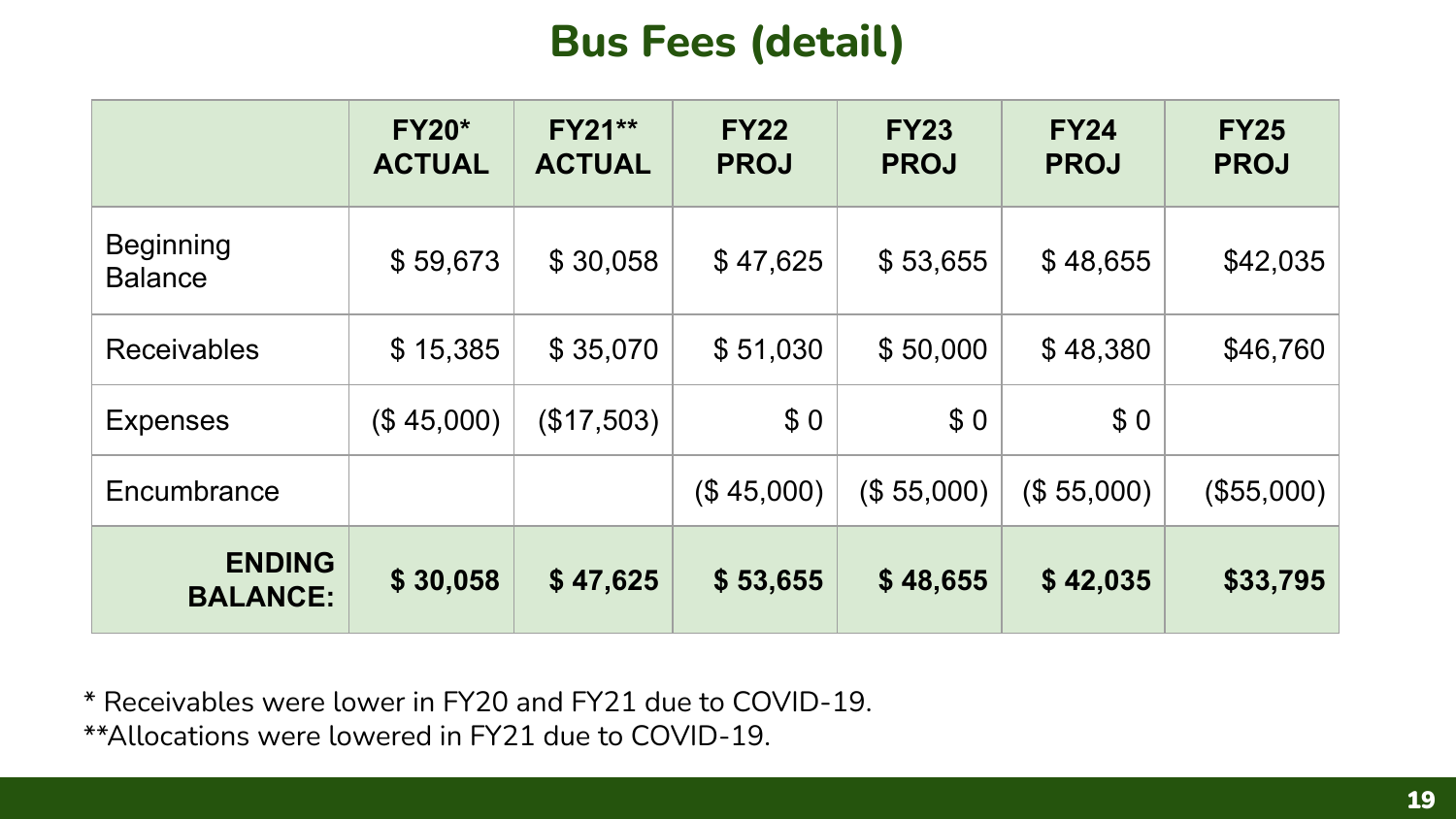#### **Gate Receipts (detail)**

<span id="page-19-0"></span>

|                          | <b>FY20*</b><br><b>ACTUAL</b> | <b>FY21**</b><br><b>PROJ</b> | <b>FY22</b><br><b>PROJ</b> | <b>FY23</b><br><b>PROJ</b> | <b>FY24</b><br><b>PROJ</b> | <b>FY25</b><br><b>PROJ</b> |
|--------------------------|-------------------------------|------------------------------|----------------------------|----------------------------|----------------------------|----------------------------|
| <b>Beginning Balance</b> | \$37,294                      | \$37,732                     | \$32,662                   | \$43,753                   | \$45,753                   | \$47,753                   |
| <b>Receivables</b>       | \$10,903                      | \$0                          | \$22,091<br>\$23,000       |                            | \$23,000                   | \$23,000                   |
| <b>Expenses</b>          | (\$10,465)                    | (\$5,071)                    | \$0                        | \$0                        | \$0                        |                            |
| Encumbrance              |                               |                              | (\$ 11,000)                | (\$21,000)                 | (\$21,000)                 | $(\$21,000)$               |
| <b>ENDING BALANCE:</b>   | \$37,732                      | \$32,662                     | \$43,753                   | \$45,753                   | \$47,753                   | \$49,753                   |

\* Receivables were lower in FY20 and FY21 due to COVID-19.

\*\* Allocations were lowered in FY21 due to COVID-19.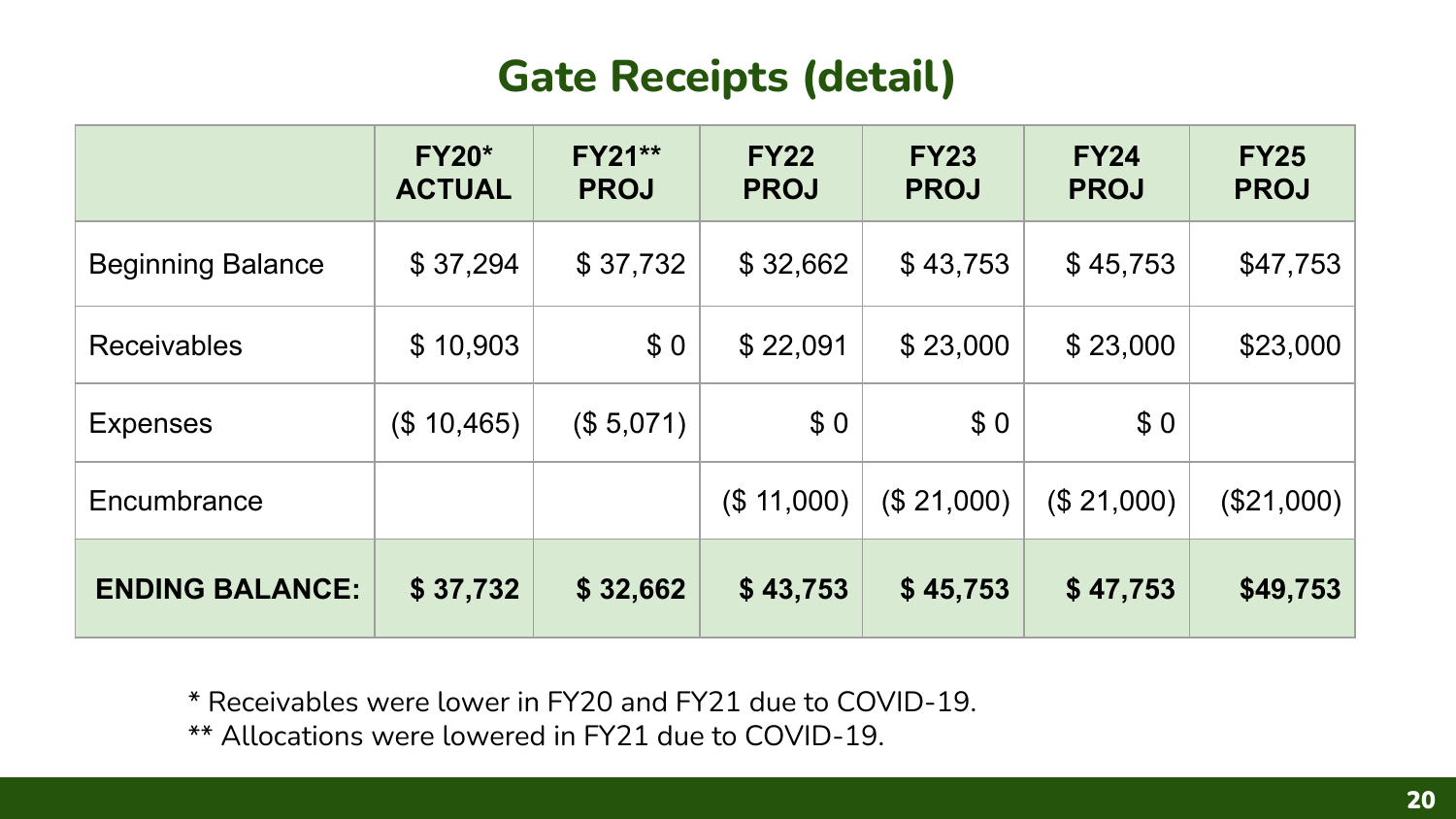# **Parking Fees (detail)**

<span id="page-20-0"></span>

|                          | <b>FY20*</b><br><b>ACTUAL</b> | <b>FY21**</b><br><b>PROJ</b> | <b>FY22 PROJ</b> | <b>FY23</b><br><b>PROJ</b> | <b>FY24</b><br><b>PROJ</b> | <b>FY25</b><br><b>PROJ</b> |
|--------------------------|-------------------------------|------------------------------|------------------|----------------------------|----------------------------|----------------------------|
| <b>Beginning Balance</b> | \$44,641                      | \$35,796                     | \$33,494         | \$36,894                   | \$29,894                   | \$22,394                   |
| <b>Receivables</b>       | \$155                         | \$6,698                      | \$12,400         | \$12,000                   | \$11,500                   | \$11,000                   |
| <b>Expenses</b>          | (\$9,000)                     | (\$9,000)                    | \$0              | \$0                        | \$0                        |                            |
| Encumbrance              |                               | \$0                          | (\$9,000)        | (\$19,000)                 | (\$19,000)                 | $(\$19,000)$               |
| <b>ENDING BALANCE:</b>   | \$35,796                      | \$33,494                     | \$36,894         | \$29,894                   | \$22,394                   | \$14,394                   |

\* Receivables were lower in FY20 and FY21 due to COVID-19.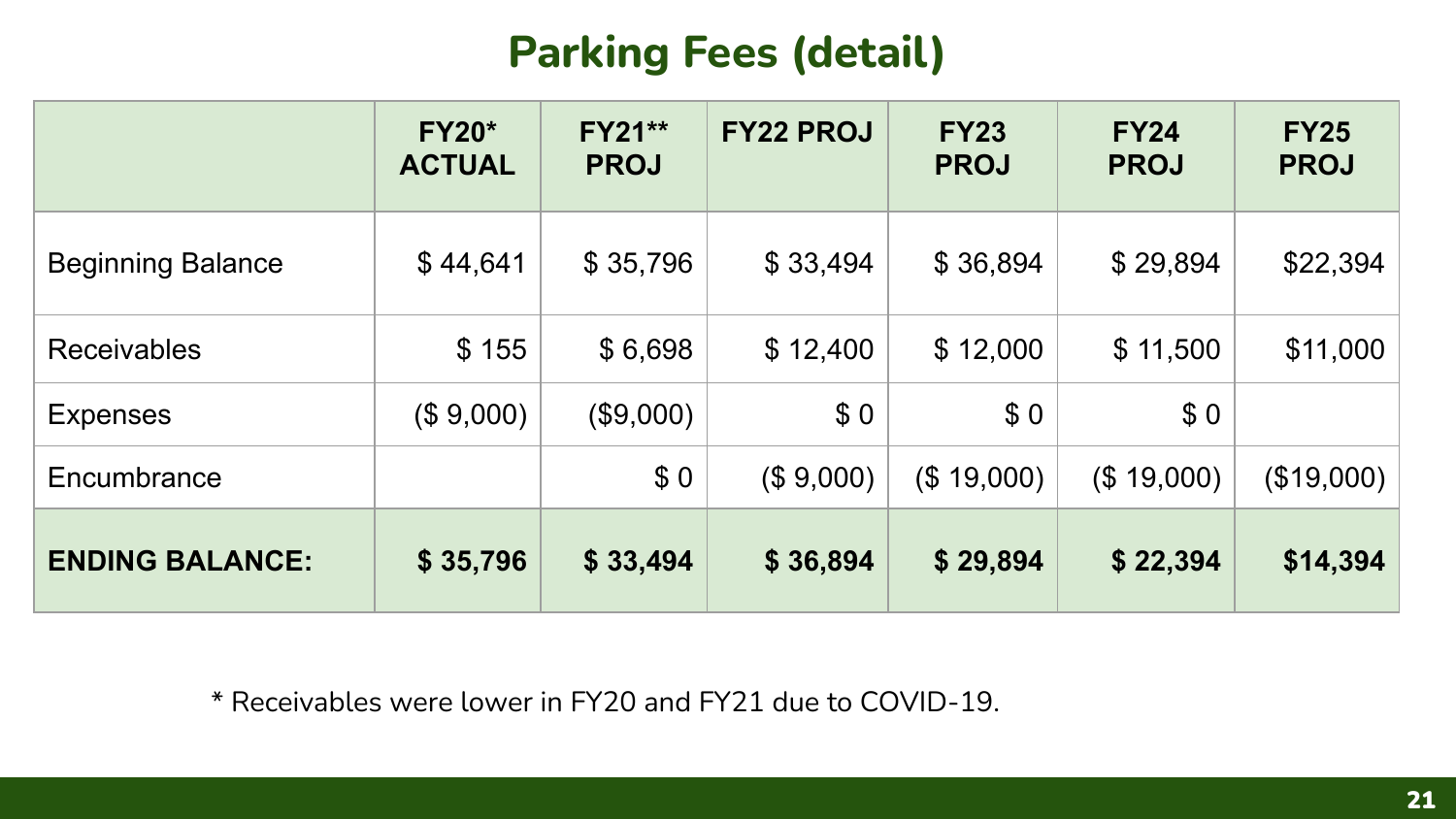#### **Preschool Fees (detail)**

<span id="page-21-0"></span>

|                          | <b>FY20*</b><br><b>ACTUAL</b> | <b>FY21**</b><br><b>PROJ</b> | <b>FY22</b><br><b>PROJ</b> | <b>FY23</b><br><b>PROJ</b> | <b>FY24</b><br><b>PROJ</b> |            |
|--------------------------|-------------------------------|------------------------------|----------------------------|----------------------------|----------------------------|------------|
| <b>Beginning Balance</b> | \$20,693                      | \$8,021                      | (\$216)                    | \$4,064                    | \$8,564                    | \$13,064   |
| <b>Receivables</b>       | \$42,328                      | \$39,433                     | \$59,280                   | \$59,500                   | \$59,500                   | \$59,500   |
| <b>Expenses</b>          | (\$55,000)                    | (\$47,670)                   | \$0                        | \$0                        | \$0                        |            |
| Encumbrance              |                               |                              | (\$55,000)                 | (\$55,000)                 | (\$55,000)                 | (\$55,000) |
| <b>ENDING BALANCE:</b>   | \$8,021                       | \$ (216)                     | \$4,064                    | \$8,564                    | \$13,064                   | \$17,564   |

\* Receivables were lower in FY20 and FY21 due to COVID-19.

\*\*Allocations were lowered in FY21 due to COVID-19.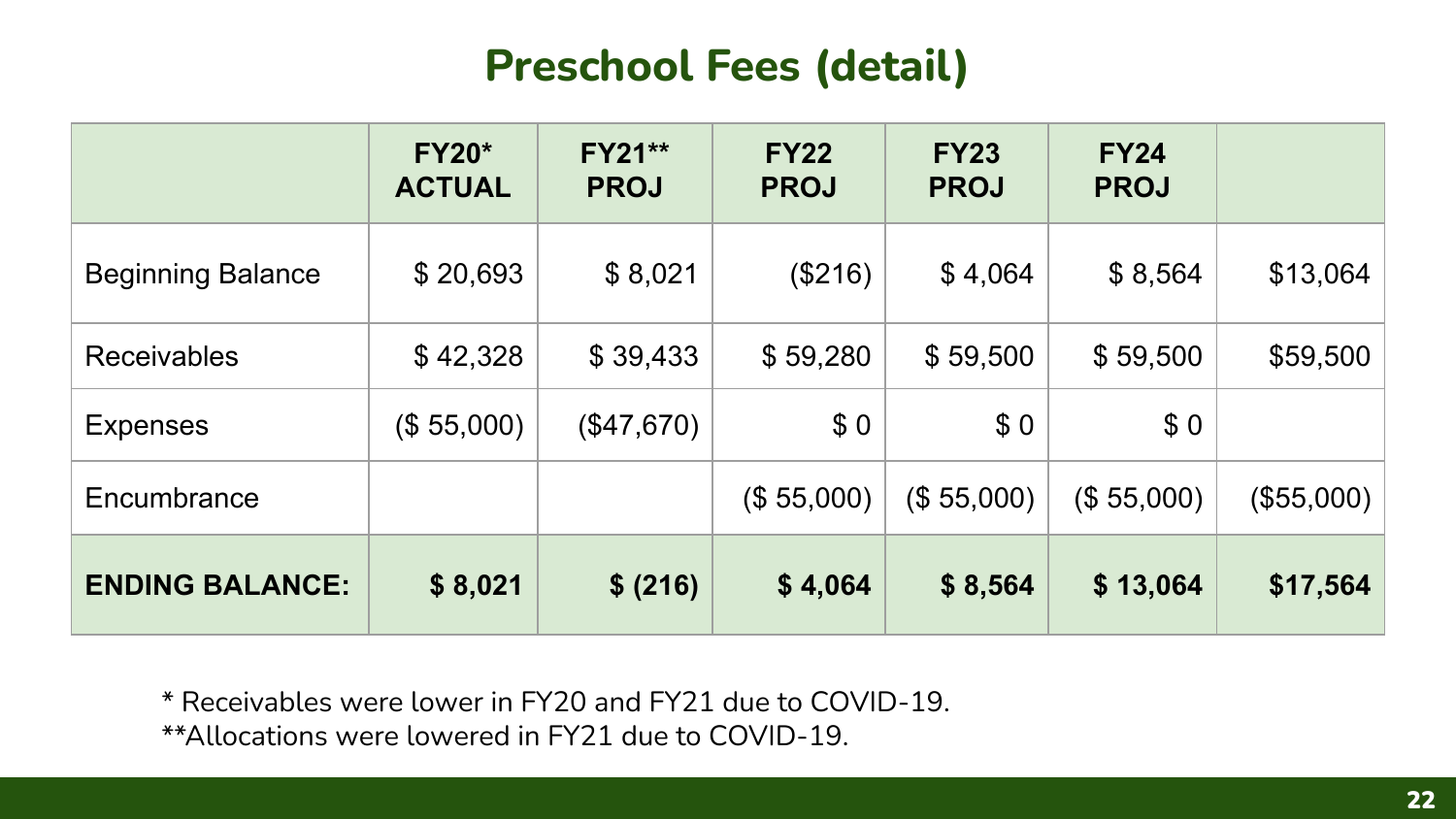#### **Sports Fees (detail)**

<span id="page-22-0"></span>

|                                  | <b>FY20*</b><br><b>ACTUAL</b> | <b>FY21**</b><br><b>PROJ</b> | <b>FY22</b><br><b>PROJ</b> | <b>FY23</b><br><b>PROJ</b> | <b>FY24</b><br><b>PROJ</b> | <b>FY25</b><br><b>PROJ</b> |
|----------------------------------|-------------------------------|------------------------------|----------------------------|----------------------------|----------------------------|----------------------------|
| <b>Beginning Balance</b>         | \$83,760                      | \$87,121                     | \$30,236                   | \$37,286                   | \$33,986                   | \$29,686                   |
| <b>Receivables</b>               | \$97,250                      | \$59,950                     | \$148,350                  | \$148,000                  | \$147,000                  | \$146,000                  |
| Expenses (salary)                | (\$93,889)                    | \$116,835                    | \$0                        | \$0                        | \$0                        |                            |
| Encumbrance                      |                               |                              | (\$141,300)                | (\$151,300)                | (\$151,300)                | (\$151,300)                |
| <b>ENDING</b><br><b>BALANCE:</b> | \$87,121                      | \$30,236                     | \$37,286                   | \$33,986                   | \$29,686                   | \$24,386                   |

\* Receivables were lower in FY20 and FY21 due to COVID-19. \*\*Allocations were lowered in FY21 due to COVID-19.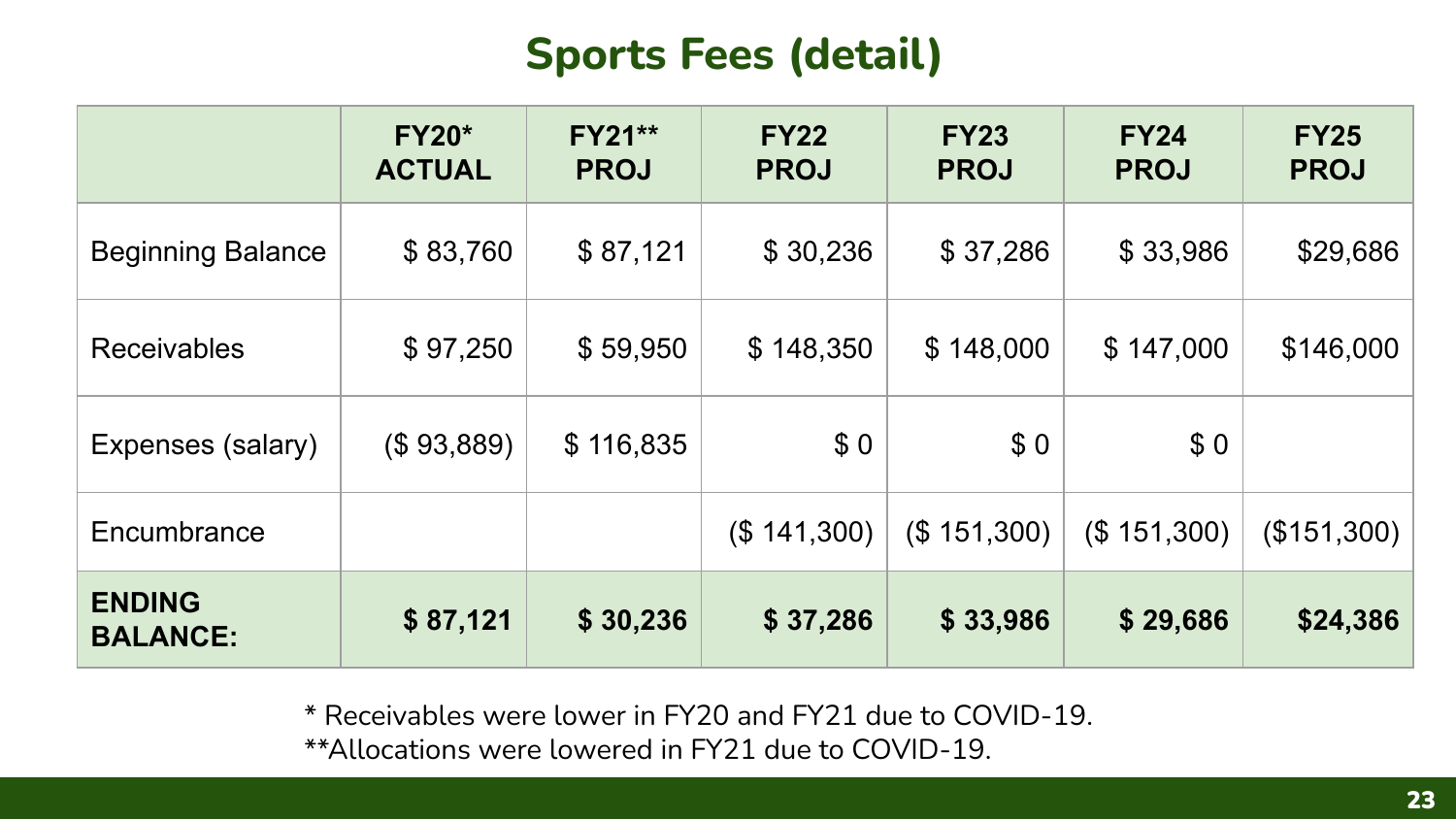# **School Choice (detail)**

<span id="page-23-0"></span>

|                                              | <b>FY20</b><br><b>ACTUAL</b> | <b>FY21</b><br><b>ACTUAL</b> | <b>FY22</b><br><b>PROJ</b> | <b>FY23</b><br><b>PROJ</b> | <b>FY24</b><br><b>PROJ</b> | <b>FY25</b><br><b>PROJ</b> |
|----------------------------------------------|------------------------------|------------------------------|----------------------------|----------------------------|----------------------------|----------------------------|
| <b>Beginning Balance</b>                     | \$920,568                    | \$1,060,849                  | \$1,255,949                | \$741,567                  | \$166,691                  | \$0                        |
| <b>Receivables</b>                           | \$361,879                    | \$327,513                    | \$283,879                  | \$273,906                  | \$210,299                  | \$220,299                  |
| <b>Unexpended Prior</b><br><b>Year Funds</b> |                              |                              | \$347,273                  | \$100,000                  | \$100,000                  | \$100,000                  |
| <b>Expenses</b>                              | (\$221,598)                  | (\$132,413)                  | (\$500)                    | (\$500)                    | (\$500)                    | (\$500)                    |
| Encumbrance                                  |                              |                              | (\$1,145,034)              | (\$948,282)                | (\$476,490)                | \$319,799                  |
| <b>ENDING</b><br><b>BALANCE:</b>             | \$1,060,849                  | \$1,255,949                  | \$741,567                  | \$166,691                  | \$0                        | \$0                        |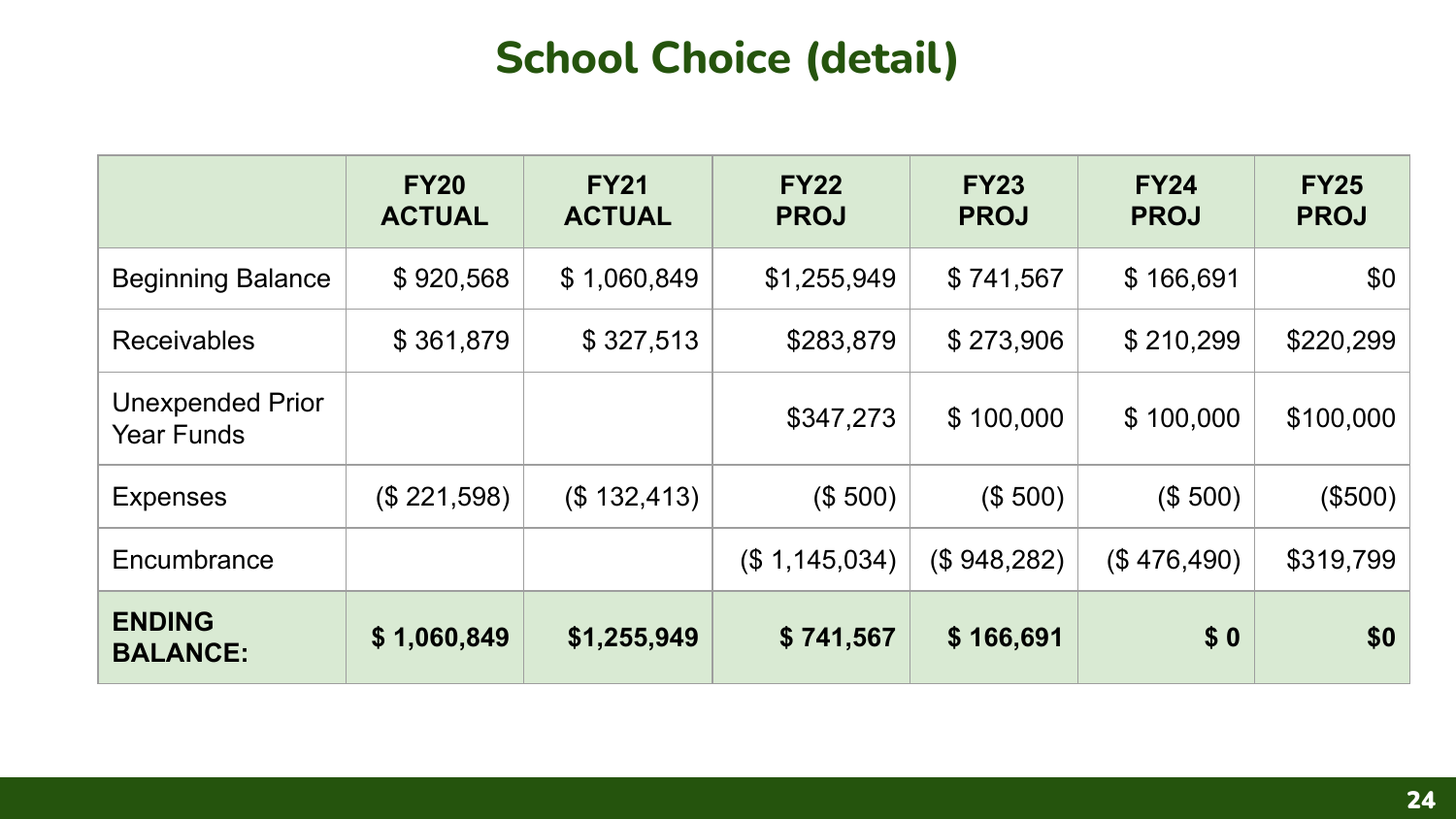# **School Choice Forecasted Enrollment**

| <b>FY</b> | <b>ENROLLMENT#</b> | <b>TUITION</b> |
|-----------|--------------------|----------------|
| 2015      | 52                 | \$292,239      |
| 2016      | 39                 | \$219,083      |
| 2017      | 46                 | \$253,340      |
| 2018      | 45                 | \$242,538      |
| 2019      | 52                 | \$330,204      |
| 2020      | 54                 | \$361,879      |
| 2021      | 44                 | \$327,513      |
| 2022      | 35                 | \$283,879      |
| 2023      | 33                 | \$273,906      |
| 2024      | 20                 | \$210,299      |
| 2025      | 22                 | \$220,299      |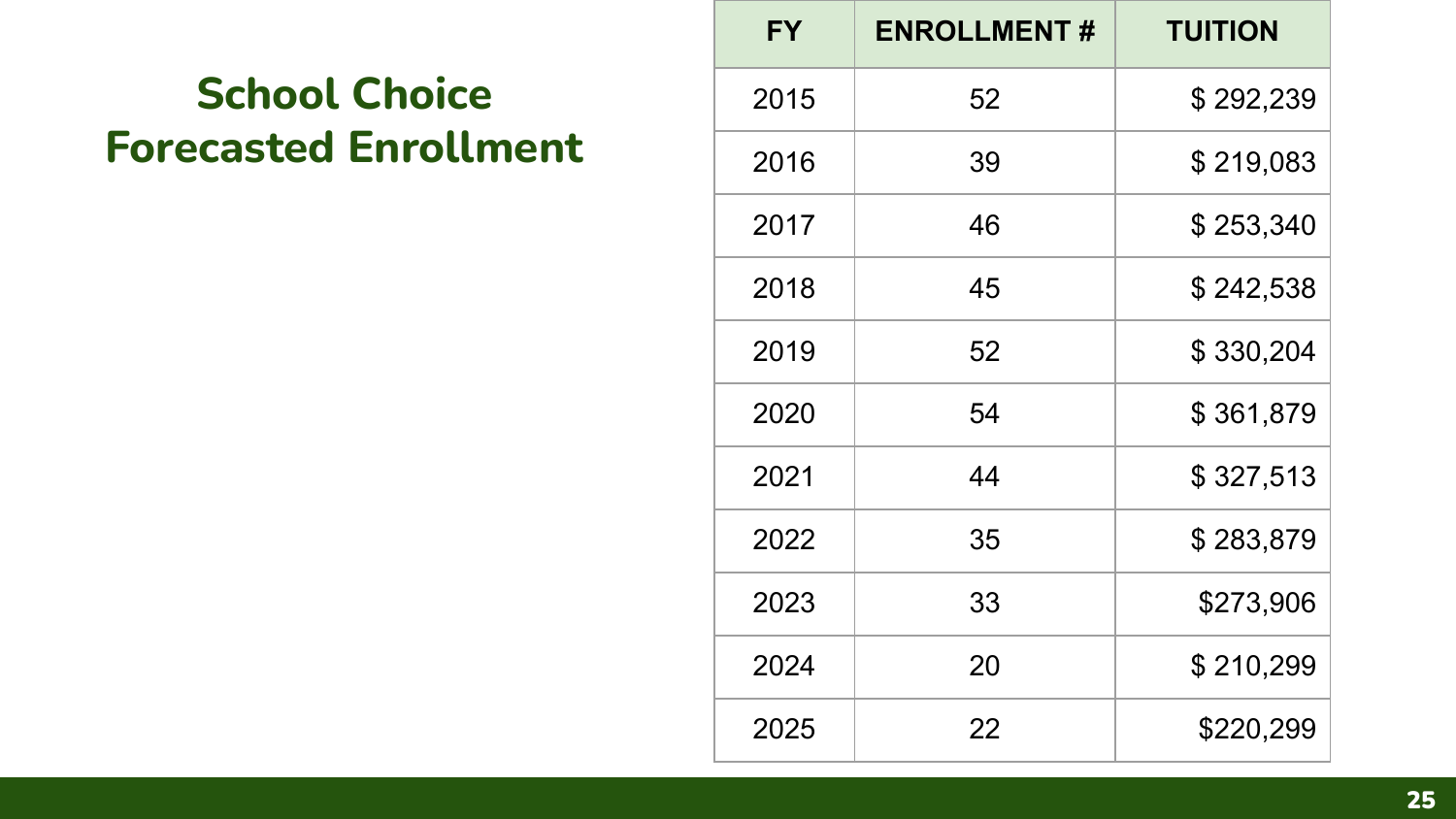# **Circuit Breaker (detail)**

<span id="page-25-0"></span>

|                          | <b>FY20</b><br><b>ACTUAL</b> | <b>FY21</b><br><b>PROJ</b> | <b>FY22</b><br><b>PROJ</b> | <b>FY23</b><br><b>PROJ</b> | <b>FY24</b><br><b>PROJ</b> | <b>FY25</b><br><b>PROJ</b> |
|--------------------------|------------------------------|----------------------------|----------------------------|----------------------------|----------------------------|----------------------------|
| <b>Beginning Balance</b> | \$81,322                     | \$33,227                   | \$61,235                   | \$0                        | \$0                        | \$0                        |
| <b>Receivables</b>       | \$346,494                    | \$623,548                  | \$666,205                  | \$700,000                  | \$700,000                  | \$700,000                  |
| <b>Expenses</b>          | (\$394,589)                  | \$595,540                  | \$0                        | \$0                        | \$0                        | \$0                        |
| Encumbrance              |                              |                            | (\$727,400)                | (\$700,000)                | $(\$700,000)$              | $(\$700,000)$              |
| <b>ENDING BALANCE:</b>   | \$33,227                     | \$ \$61,235                | \$0                        | \$0                        | \$0                        | \$0                        |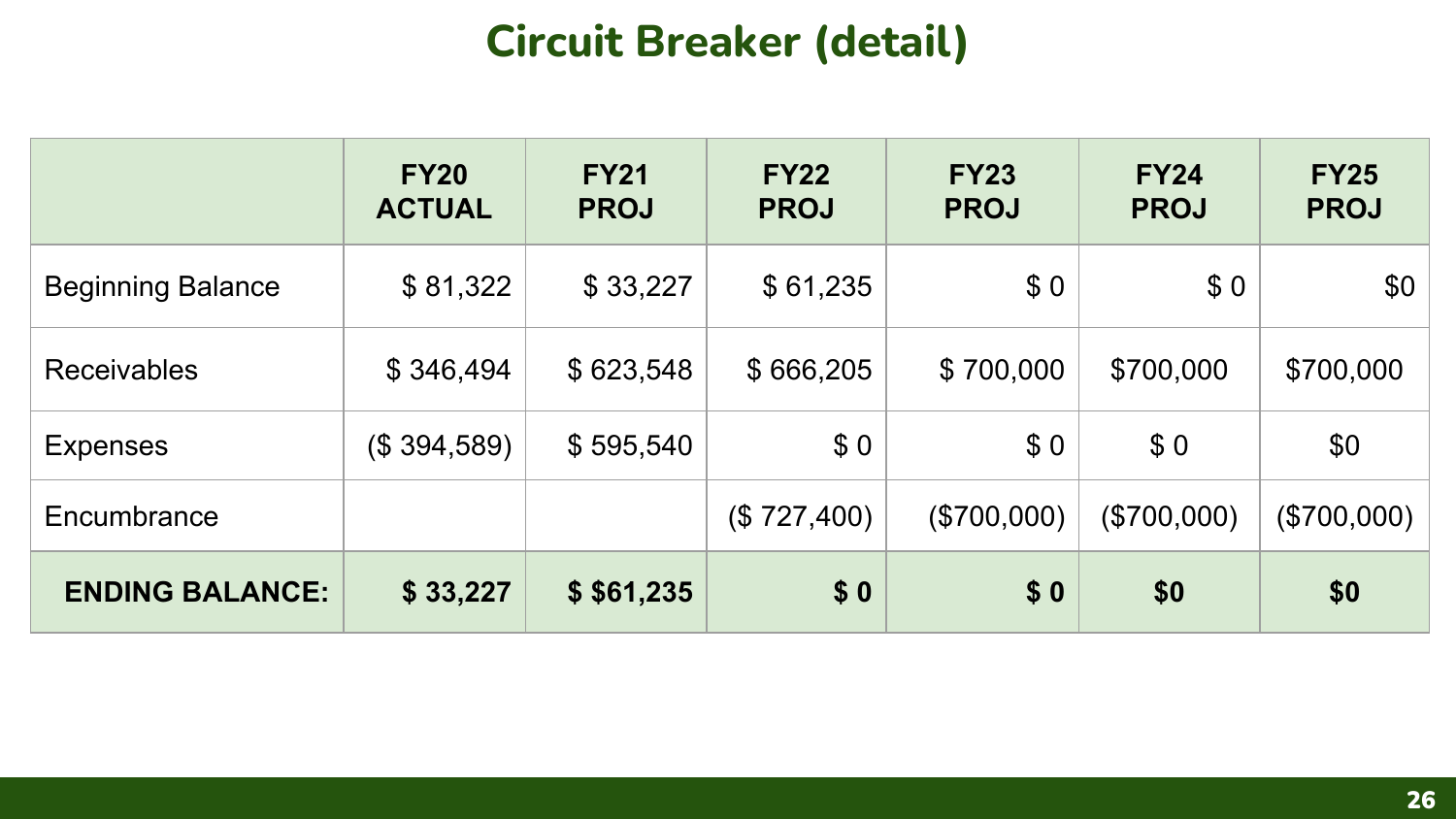#### **Enrollment History Forecasted by Grade**

Forecasted with 30 students leaving grade 9 and 5 students entering through School Choice.

|             | $\mathsf{K}$ | 1st | 2nd | 3rd | 4th | 5th | 6th | 7th | 8th | 9th | 10th | 11th | 12th | <b>Total</b><br><b>Enrollment</b> | Yearly<br><b>Enrollment</b><br><b>Decline</b> |
|-------------|--------------|-----|-----|-----|-----|-----|-----|-----|-----|-----|------|------|------|-----------------------------------|-----------------------------------------------|
| <b>FY15</b> | 99           | 91  | 109 | 109 | 130 | 124 | 122 | 117 | 155 | 109 | 101  | 111  | 106  | 1483                              |                                               |
| <b>FY16</b> | 88           | 104 | 96  | 114 | 110 | 130 | 124 | 119 | 118 | 115 | 114  | 99   | 107  | 1438                              | 45                                            |
| <b>FY17</b> | 83           | 95  | 107 | 102 | 115 | 112 | 129 | 124 | 115 | 103 | 105  | 114  | 98   | 1402                              | 36                                            |
| <b>FY18</b> | 87           | 86  | 99  | 105 | 103 | 118 | 111 | 133 | 124 | 77  | 102  | 102  | 111  | 1358                              | 44                                            |
| <b>FY19</b> | 103          | 95  | 88  | 105 | 106 | 106 | 121 | 116 | 132 | 100 | 81   | 110  | 100  | 1363                              | $-5$                                          |
| <b>FY20</b> | 93           | 105 | 103 | 89  | 109 | 106 | 111 | 122 | 116 | 85  | 98   | 88   | 102  | 1327                              | 36                                            |
| <b>FY21</b> | 79           | 85  | 104 | 92  | 76  | 107 | 103 | 101 | 118 | 90  | 91   | 95   | 87   | 1228                              | 99                                            |
| <b>FY22</b> | 82           | 92  | 84  | 103 | 95  | 73  | 101 | 102 | 98  | 82  | 93   | 91   | 93   | 1189                              | 39                                            |
| <b>FY23</b> | 85           | 82  | 92  | 84  | 103 | 95  | 73  | 101 | 102 | 73  | 82   | 93   | 91   | 1156                              | 33                                            |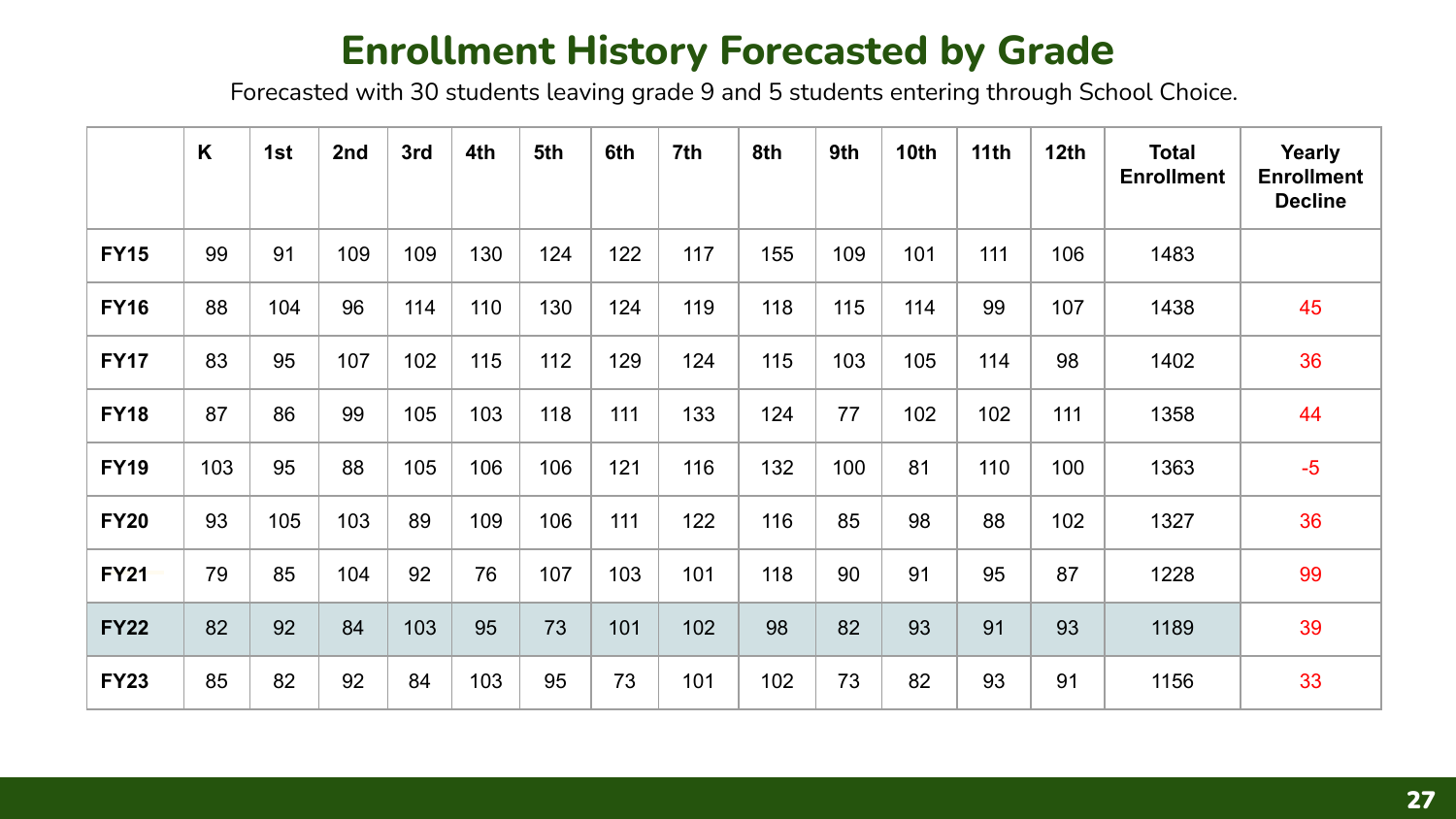#### **GLOSSARY: District & Budget Terms**

Chapter 70 School Funds: Chapter 70 refers to the school funding formula created under the Education Reform Act of 1993 by which state aid is distributed through the Cherry Sheet to help establish educational equity among municipal and regional school districts. Districts receive different levels of Chapter 70 aid because their community ability to pay differs. The program seeks to ensure adequate and equitable school funding for all Massachusetts public pupils. It defines and calculates an adequate funding level for each district, given the specific grades, programs, and demographic characteristics of its students. It then determines how much of that "foundation budget" should be paid for by each city and town's property tax, based upon the relative wealth of the community. The remainder is funded by Chapter 70 state aid. Each district's foundation budget is updated each year to reflect inflation and changes in enrollment. Enrollment plays an important role not just because of the total number of pupils, but also because there are differences in the costs associated with various educational programs, grade levels, and student needs. Districts differ greatly in the percentages of their student population that fall into these enrollment categories. As a result, when districts' foundation budgets are presented in per pupil terms, there is considerable variation.

Circuit Breaker: The Special Education Circuit Breaker program reimburses local school districts for a portion of their costs for educating severely high-needs special education students. The state reimburses a portion of district costs above a certain threshold and the precise reimbursement formula changes year-to-year depending upon the total amount allocated in a given year and on the level of claims statewide.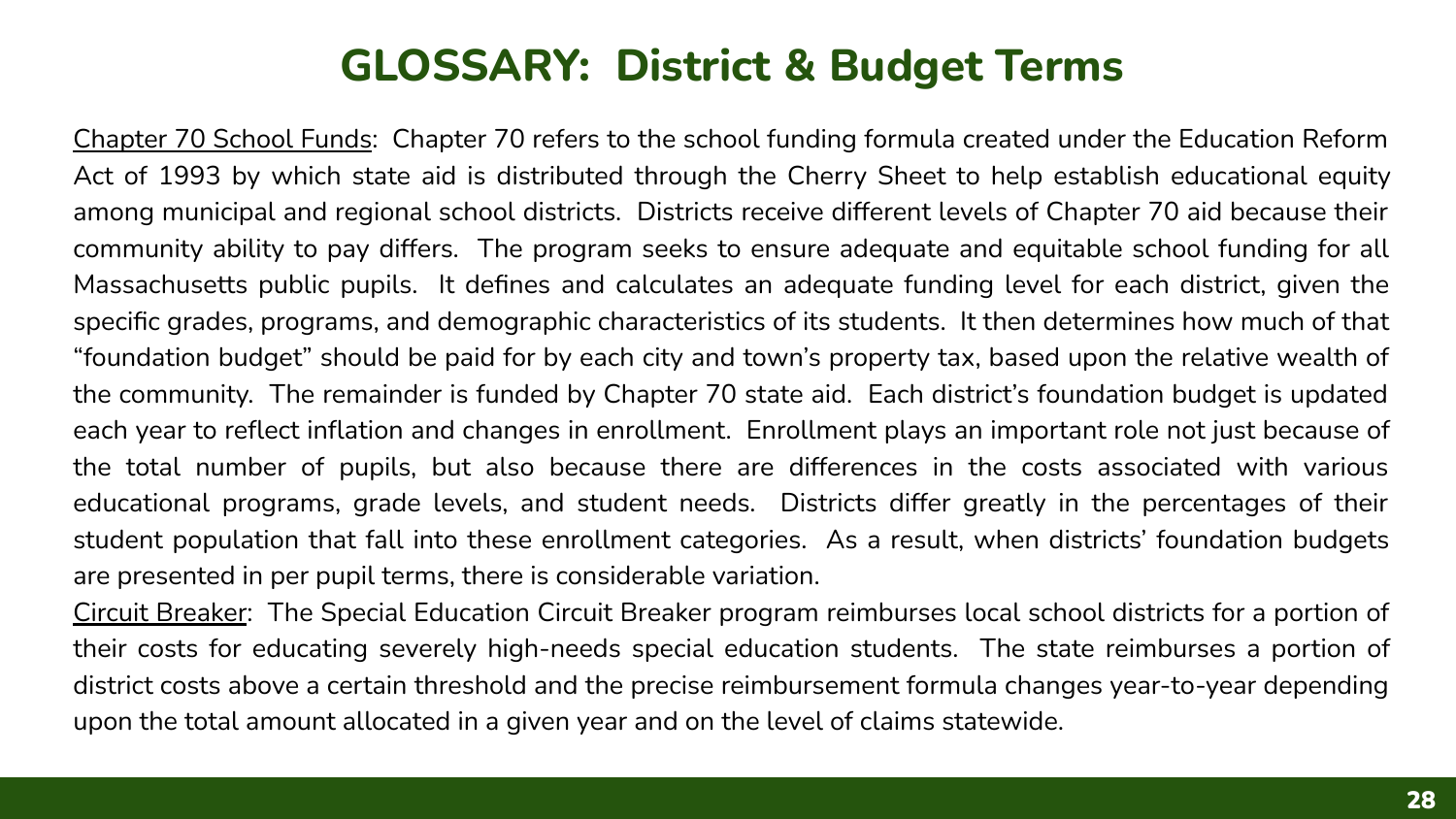# **GLOSSARY: District & Budget Terms**

Collective Bargaining: The process of negotiating workers' wages, hours, benefits, working conditions, etc., between an employer and some or all of its employees, who are represented by a recognized labor union. Sutton Public Schools has two bargaining units: Sutton Teachers Association and Sutton Education Support Association.

DESE: DESE is an acronym for the Massachusetts Department of Elementary and Secondary Education. Information about DESE is available at http://www.doe.mass.edu/.

IEP (Individualized Education Program): A legal document that defines special education services to be provided by the district to a student with disabilities.

IDEA (Individuals with Disabilities Education act): A law that guarantees educational rights to all students with disabilities and makes it illegal for school districts to refuse to educate a student based on his or her disability. Inclusive Classroom: For individuals with a disability and/or in special education, inclusion secures opportunities for students with disabilities to learn inside general education classrooms. General education classrooms in which students with disabilities learn are known as inclusive classrooms.

Local Receipts: Town revenue based on local taxes and fees such as motor vehicle excise, utility fees, local permit and license fees.

Operating Budget: The operating budget must be approved by Town Meeting by June 30. Town Meeting may only vote the bottom line budget for the school department. The School Committee also has the authority "to determine expenditures within the total appropriations" of the school department operating budget.